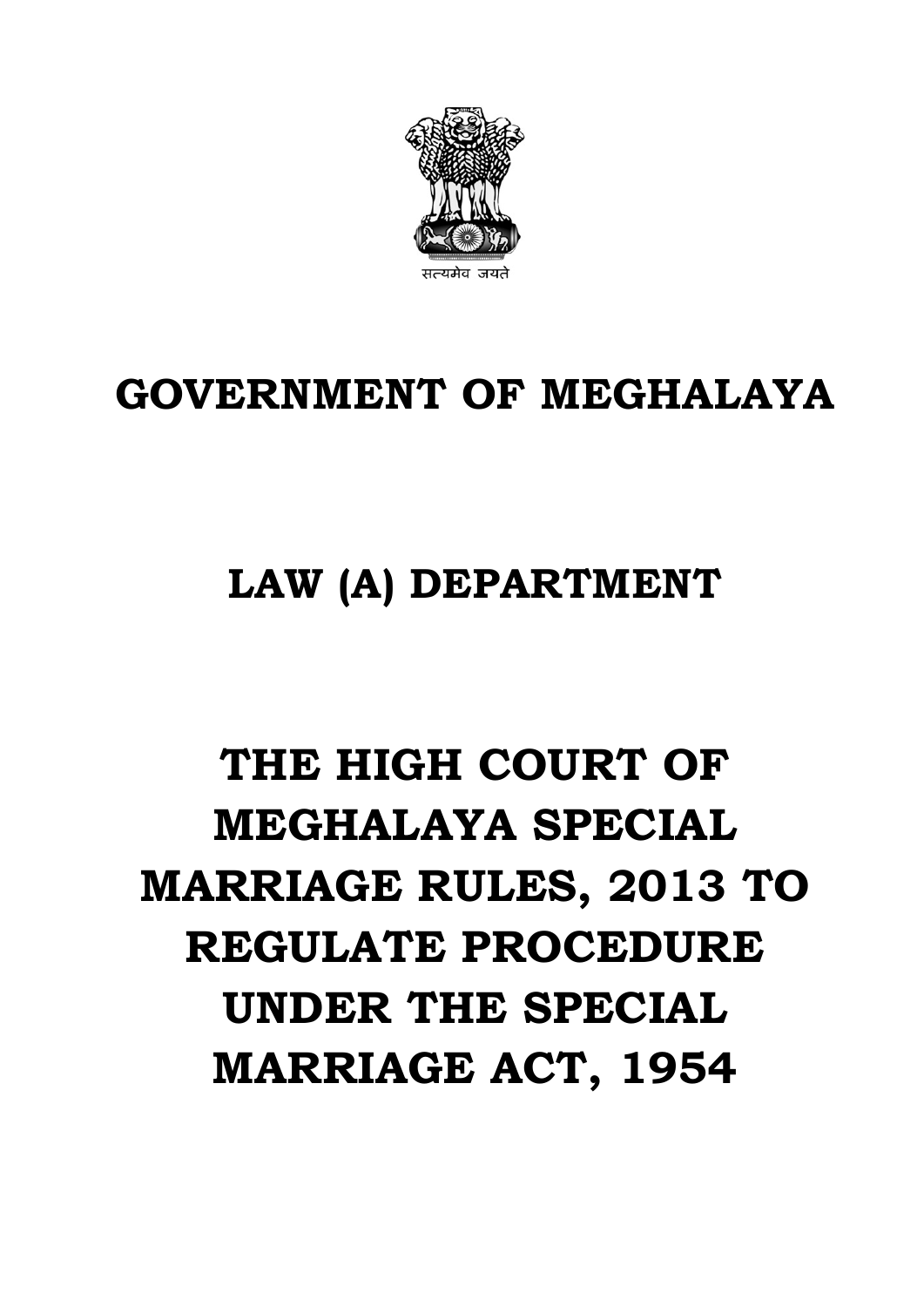### **HIGH COURT OF MEGHALAYA SPECIAL MARRIAGE RULES, 2013 RULES TO REGULATE PROCEDURE UNDER THE SPECIAL MARRIAGE ACT, 1954** (CENTRAL ACT NO.43 OF 1954)

**No.HCM.II/430/2013/6017.** - In exercise of powers conferred by Section 41 of the Special Marriage Act, 1954 (Central Act No.43 of 1954) and all other powers enabling in this behalf, the High Court of Meghalaya makes the following Rules.

**1. Short title. –** These Rules may be called the High Court of Meghalaya Special Marriage Rules, 2013.

**2. Commencement.** – These Rules shall come into force from the date of their publication in the Gazette.

**3. Definitions.** – In these Rules, unless there is anything repugnant in the subject or context:-

- (i) "Act" means the Special Marriage Act, 1954 as from time to time modified or amended.
- (ii) "Code" means the Code of Civil Procedure, 1908 as from time to time modified or amended.
- (iii) "Court" means the court mentioned in Section 2 (e) of the Act.
- (iv) "Form" means a form prescribed in the Act or appended to these rules.
- (v) All other terms and expressions used herein but not defined shall have the meaning respectively assigned to them in the Act.

**4. Petitions to be accompanied by a certificate of marriage. –** Every petition made under the Act shall be accompanied by a certified copy of the certificate of marriage entered in the Marriage Certificate Book about the solemnization of the Marriage under the Act, unless the certificate is already on the record or is for sufficient cause, dispended with by the court.

**5. Forms of proceedings. –** The following proceedings under the Act shall be initiated by petitions:-

- (i) under Section 22 for restitution of conjugal rights;
- (ii) under sub-section (1) of Section 23 for Judicial separation;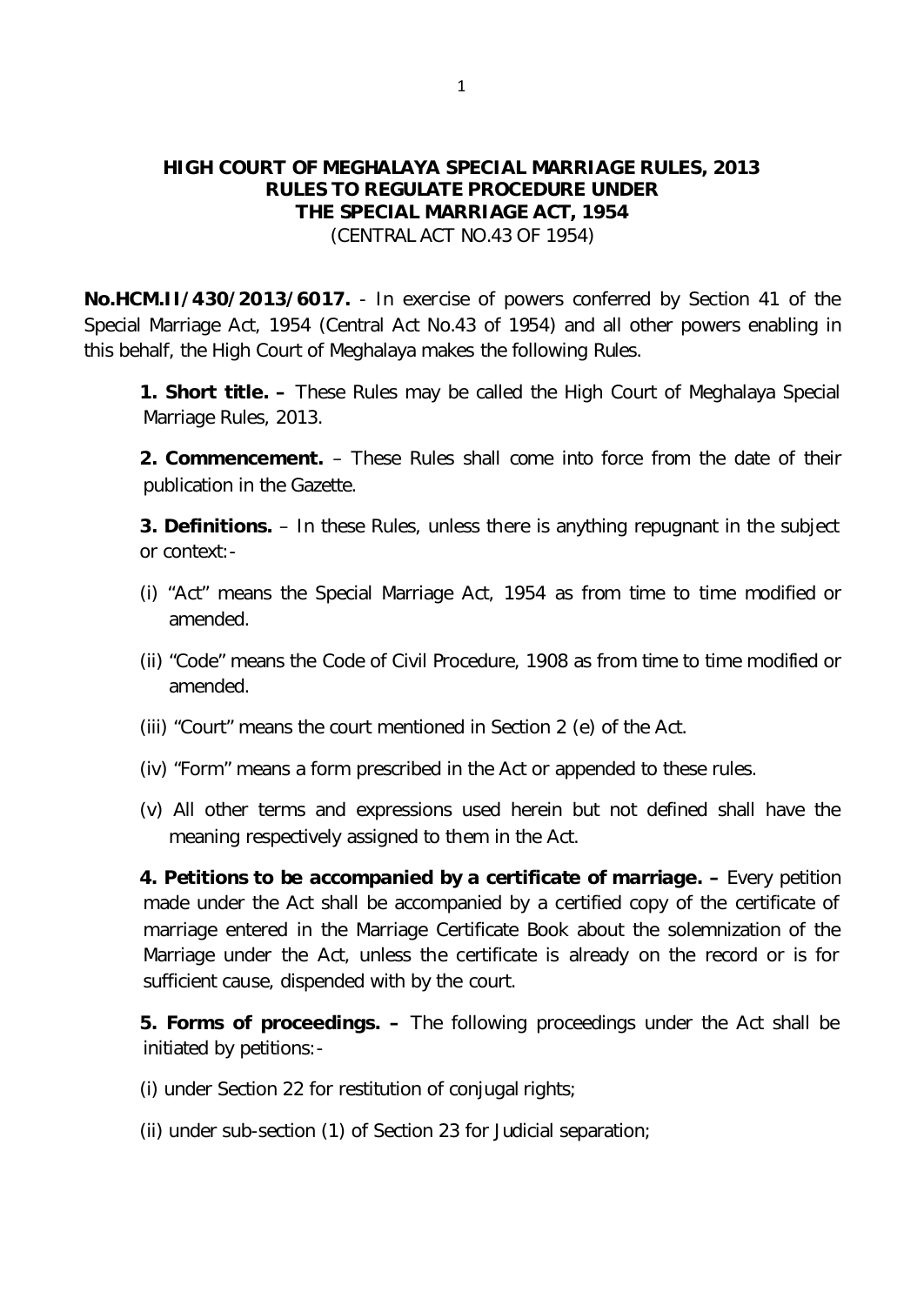- (iii) under sub-section (2) of Section 23 for rescinding a decree for Judicial separation;
- (iv) under sub-section (1) of Section 24 for declaring a marriage null and void;
- (v) under sub-section (2) of Section 24 for declaring the registration of a marriage to be of no effect;
- (vi) under Section 25 for annulment of marriage by a decree of nullity;
- (vii) under Section 27 for divorce;
- (viii) under Section 28 for divorce by mutual consent;
- (ix) under Section 38 for making, revoking, suspending or varying orders and provisions with respect to the custody, maintenance and education of minor children.

**6. Petition by or against a person suffering from mental disorder. –** A person suffering from mental disorder will be treated in all respects as a person of unsound mind for the purpose of Order XXXII of the Code.

**7. Contents of petition. –** In addition to the particulars required to be given under Order VII Rule I of the Code and Section 32 of the Act, every petition for Judicial separation, nullity of marriage or divorce shall contain the following particulars:-

- (a) The place and date of Marriage.
- (b) The name, status and domicile of the wife and the husband before the marriage and at the time of filing the petition.
- (c) The address where the parties to the marriage reside at the time of the presentation of the petition and last resided together.
- (d) Where the wife petitioner invokes Section 21 (2) of the Act, the address at which she has ordinarily resided during the three years immediately preceding the presentation of the petition, and the length of her residence at each address, and the place of residence of the husband.
- (e) The names of the children, if any of the marriage, their sex and their date of birth of ages.
- (f) If prior to the date of the petition there has been any proceeding under the act between the parties to the petition, full particulars thereof.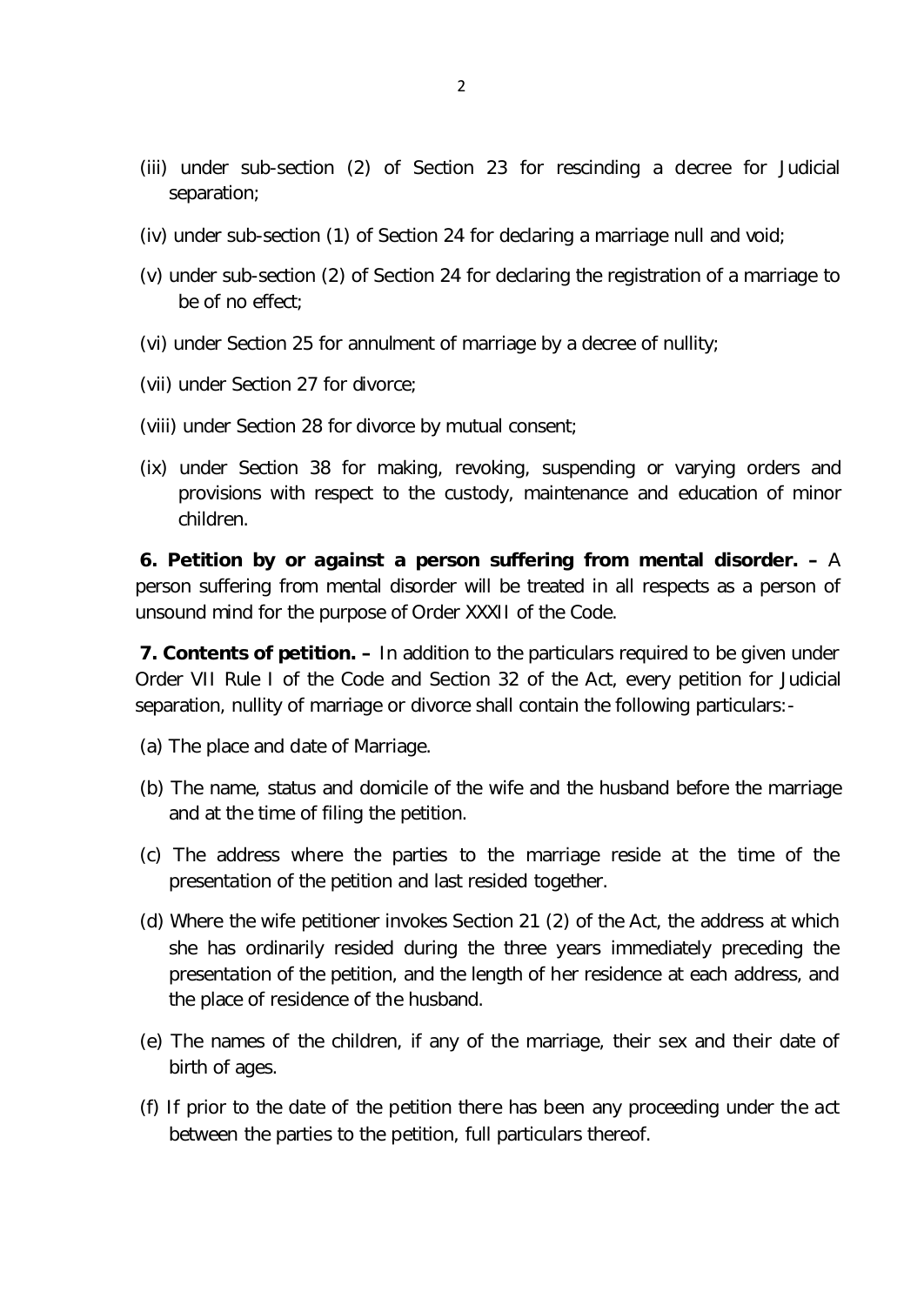- (g) the matrimonial offence or offences alleged or other grounds upon which the relief is sought, setting out with sufficient particularity the time and places of the act alleged, and other facts relied upon, but not the evidence by which they are intended to be proved e.g.:-
- (i) If the petition is for restitution of conjugal rights, the date on or from which and the circumstances under which the respondent withdrew from the society of the petitioner.
- (ii) If the petition is under Section 25 (ii) of the Act, whether the Petitioner was, at the time of the marriage ignorant of the facts alleged and whether marital intercourse with the consent of the petitioner has taken place since the discovery by the petitioner of the existence of the grounds for a decree.
- (iii) If the petition under Section 25 (iii) of the Act, the particulars of coercion or fraud and the circumstances in which coercion or fraud had been practiced alongwith the time when coercion ceased or the fraud was discovered and whether or not the Petitioner has with his or her free consent lived with the other party to the marriage as husband and wife after the coercion had ceased or, as the case may be, the fraud had been discovered;
- (iv) If the Petitioner is for Judicial separation/divorce on the ground of adultery, the name , occupation and place of residence of adulterer/adulteress or adulterers/adulteresses, as the case may be, so far as they can be ascertained;
- (v) If the petition is on the ground of desertion, the date and the circumstances in which it began;
- (vi) If the petition on the ground of cruelty the specific acts of cruelty and the occasion when and the place where such acts were committed;
- (vii) If the petition is on the ground of unsoundness of mind or mental disorder, the time when such unsoundness of mind or mental disorder began to manifest itself and the nature and the period of the curative steps taken;
- (viii) If the petition is on the ground of venereal disease in a communicable form or leprosy, when such ailment began to manifest itself and the nature and the period of the curative steps taken;
- (ix) If the petition is on the ground specified in clause (h) of Section 27 of the Act, the date and the place where the respondent was last seen or heard of alive and the step, if any, taken to ascertain his or her whereabouts;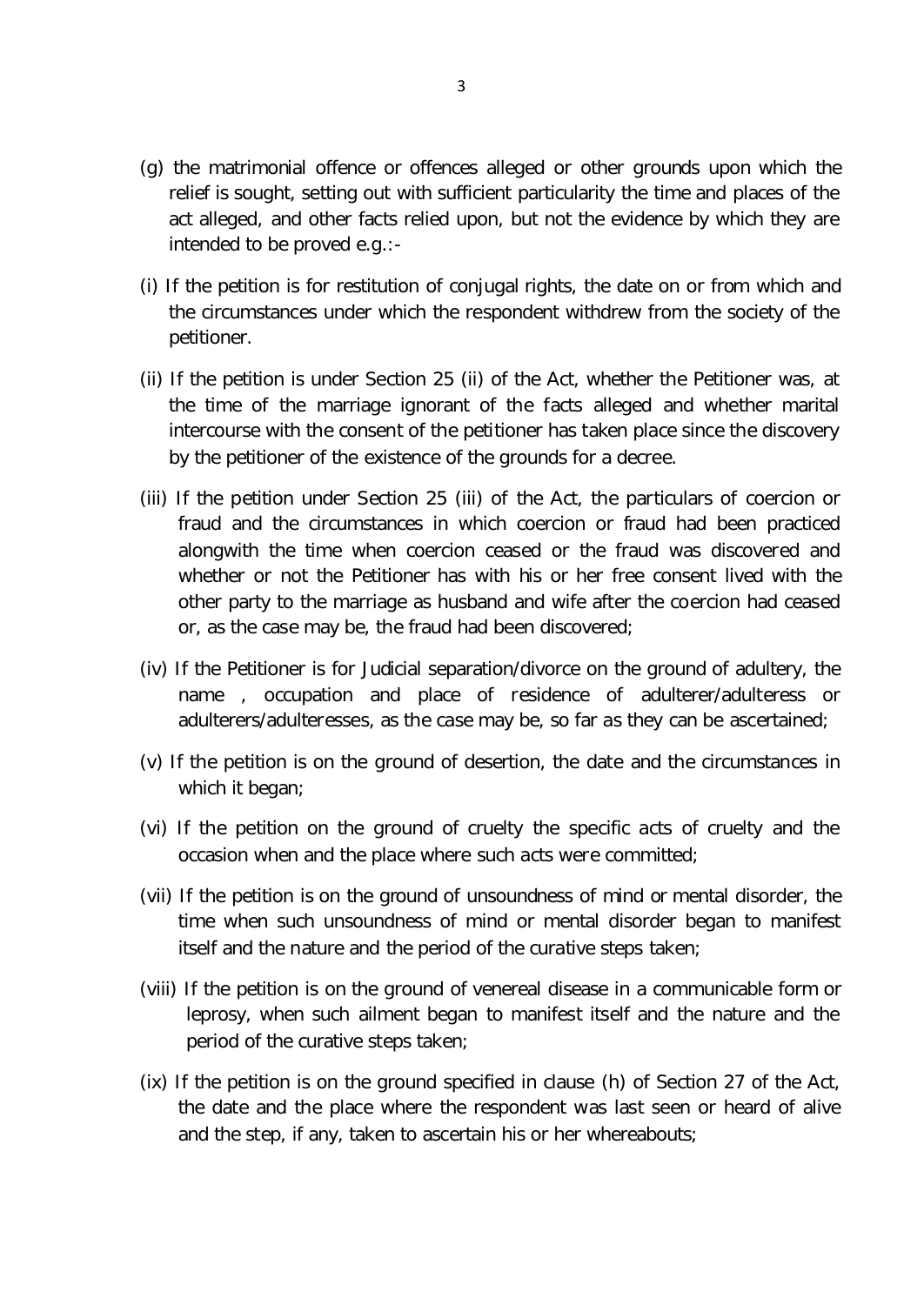- (x) If the petition is founded on the ground of bestiality the occasion when, the place where and the particulars of the beast with whom the husband is guilty of bestiality;
- (xi) If the petition is for divorce under Section 27 (IA) (ii) of the Act, the particulars of the order under Section 125 of the Code of Criminal Procedure, 1973 together with an affidavit that since the passing of such decree or order, cohabitation between the parties had not been resumed for one year or upwards;
- (xii) If the petition is under Section 28 of the Act, the date since when the parties have been living separately and whether, or not they have been able to live together and whether the mutual agreement dissolving the marriage is verbal or evidenced by a document in writing.
- (h) Every petition under Chapter V or Chapter VI of the Act shall state that there is no collusion between the petitioner and the other party to the marriage.
- (i) The claim for damages, if any, with particulars.
- (j) the relief or reliefs prayed for.

**8. Affidavit of non-collusion.** – Every petition under Chapter V or Chapter VI of the Act shall be accompanied by an affidavit to the effect that it is not presented in collusion with the Respondent. If the petition is founded on the ground specified in clause (a) of sub-section (1) of Section 27, it will also state that the Petitioner has not in any manner been accessory to or connived at the act or acts of sexual intercourse complained of.

**9. Affidavit of non-condonation. -** Where the petition is founded on the ground specified in clause (a) of sub-section (1) of Section 27 of Act or where ground of the petition is cruelty, the petition shall be accompanied by an affidavit to the effect that the Petitioner has not condoned that act or acts complained of or has not in any manner condoned the cruelty.

**10. Affidavit in the petition on the ground of mutual consent. –** Where divorce is sought on the ground of mutual consent, the petition shall be accompanied by an affidavit to the effect that such consent has not been obtained by force, fraud or undue influence.

**11. Affidavit of non-cohabitation. –** Every petition under Section 27 (2) (1) shall be accompanied by an affidavit made by Petitioner that there has been no resumption of cohabitation as between the parties to the marriage for a period of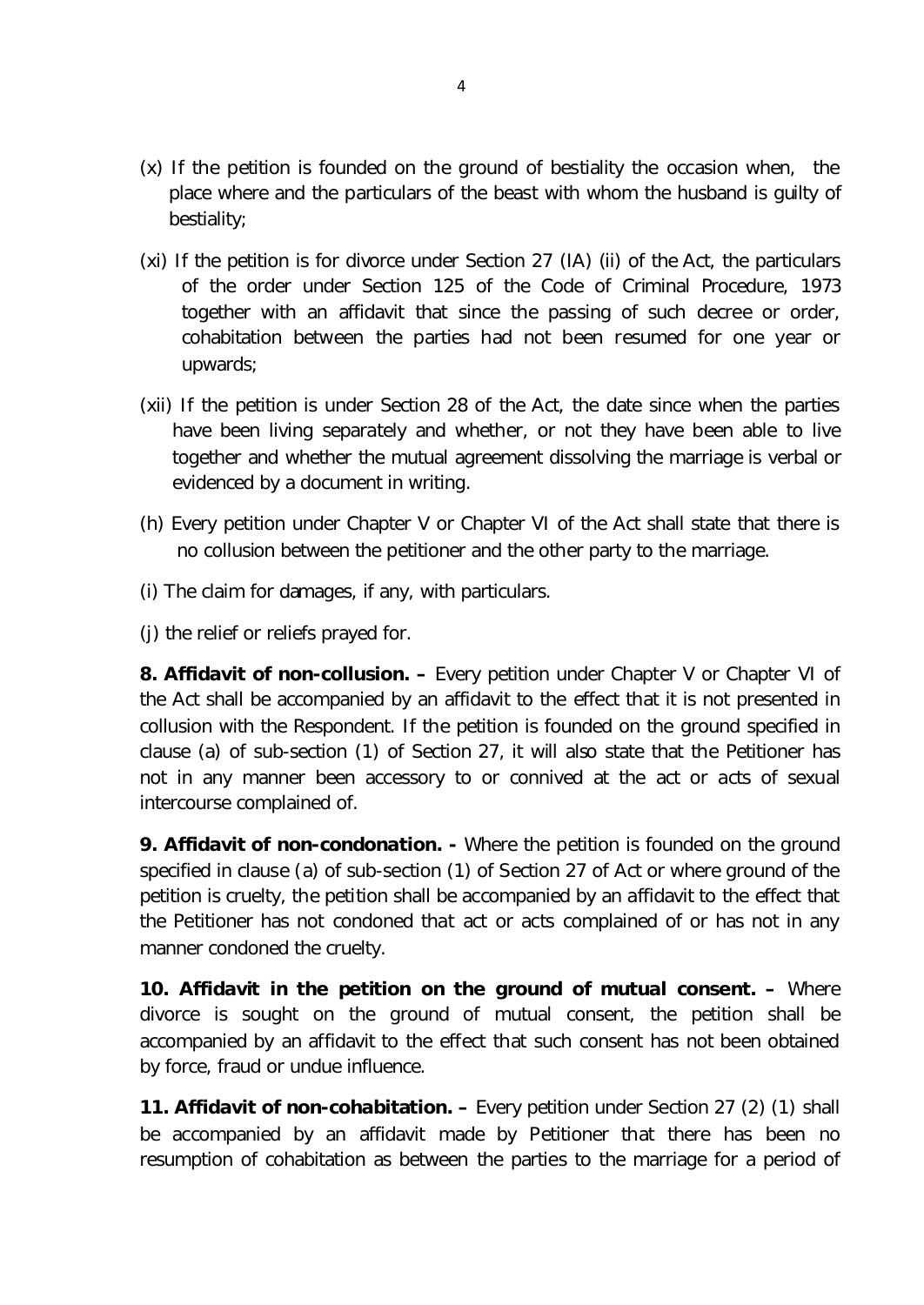one year or upwards after the passing of a decree for Judicial separation in a proceeding to which they were parties.

**12. Affidavit of non-restitution of conjugal rights. -** Every petition under Section 27 (2) (ii) shall be accompanied by an affidavit made by the Petitioner of the facts that there has been no restitution of conjugal rights as between the parties to the marriage for a period of one year or upwards after the passing of decree for restitution of conjugal rights in a proceeding to which they were parties.

**13. Necessary parties. –** (a) In every petition for divorce/judicial separation on the ground that the Respondent has, after the solemnization of the marriage, had voluntary sexual intercourse with any person other than his or her spouse, the Petitioner shall make the alleged adulterer or adulteress as a co-respondent to the petition. The petitioner may, however, apply to the court on application supported by an affidavit, for leave to dispense with the joinder of such person as a corespondent on any of the following grounds:

(i) That the name of such person is unknown to the petitioner although he/she has made due efforts for discovery;

(ii) That such person is dead;

(iii) That the respondent being the wife is leading a life of a prostitute and that the petitioner knows of no person with whom the voluntary sexual intercourse has been committed, or

(iv) Any reason that the court consider sufficient.

(b) In every petition under Section 24 of the Act on the ground that the condition specified in clause (a) of Section 4 has not been fulfilled, the petitioner shall make the spouse, alleged to be living at the time of marriage, a co-respondent.

**14. Application for leave under Section 29 of the Act. –** (1) In support of an application for leave under Section 29 of the Act there shall be filed an affidavit by an applicant stating the grounds on which the application is made particulars of the exceptional hardship or exceptional depravity alleged, whether there has been any previous application under the said section, whether there are any living children of the marriage, and if so, the names and dates of birth or ages of such children, their sex, where and with whom they are residing, whether any, and if so, what attempts at reconciliation have been made and any circumstances which may assist the court to determine the question whether there is reasonable probability of reconciliation between the parties.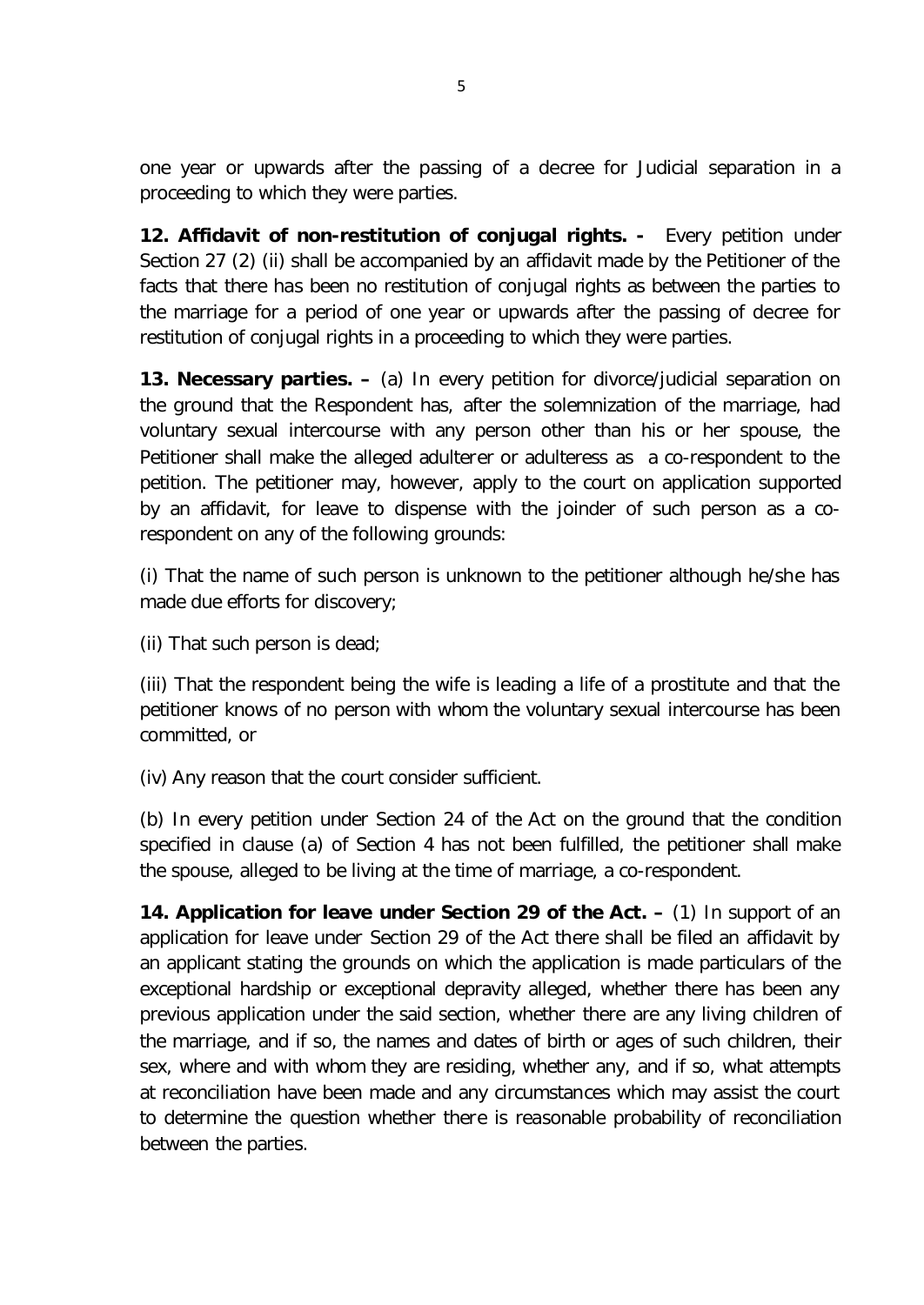(2) Notice of the application shall be given to the respondent who may contest the same by filing affidavit in opposition.

(3) In exceptional circumstances the court may, if necessary, order a deponent to be cross-examined on his or her affidavit.

(4) The application shall be accompanied by the petition intended to be filed.

(5) when the court grants leave, the petition shall be deemed to have been duly filed on the date of the said order provided proper court fee thereon is paid within the time allowed by the court .

**15. Notices. –** The court shall issue notice in form 'A' accompanied with a copy of the petition to the respondent and co-respondent, if any. The notice shall require, unless the court otherwise directs, the respondent or co-respondent to file his or her written statement in court on or before the date fixed in the notice.

**16. Counter claim. –** Where a counter claim is made in term of Section 23-A it shall comply with the Rules applicable to petitions on the like grounds.

**17. Damages and costs against co-respondent. –** (1) Whenever in any petition presented by a husband, the person alleged to have committed adultery has been made a co-respondent and the charge of adultery has been established, the court may order the co-respondent to pay the whole or any part of the costs of the proceedings:

Provided that the co-respondent shall not be ordered to pay the petitioners costs:

(a) if the respondent was, at the time of adultery living apart from her husband and was leading the life of a prostitute, or

(b) if the co-respondent had not, at the time of voluntary sexual intercourse, reason to believe the respondent to be a married woman.

(2) The award of the costs shall be in the discretion of the court and the court shall make an order of the same while passing the decree.

(3) Whereas damages are claimed, the Court shall assess the same and direct in what manner the damages if any, awarded shall be paid or applied.

(4) The court may assess damages and make an order for payment thereof or of costs not-withstanding that the respondent or co-respondent or both of them have remained ex-parte.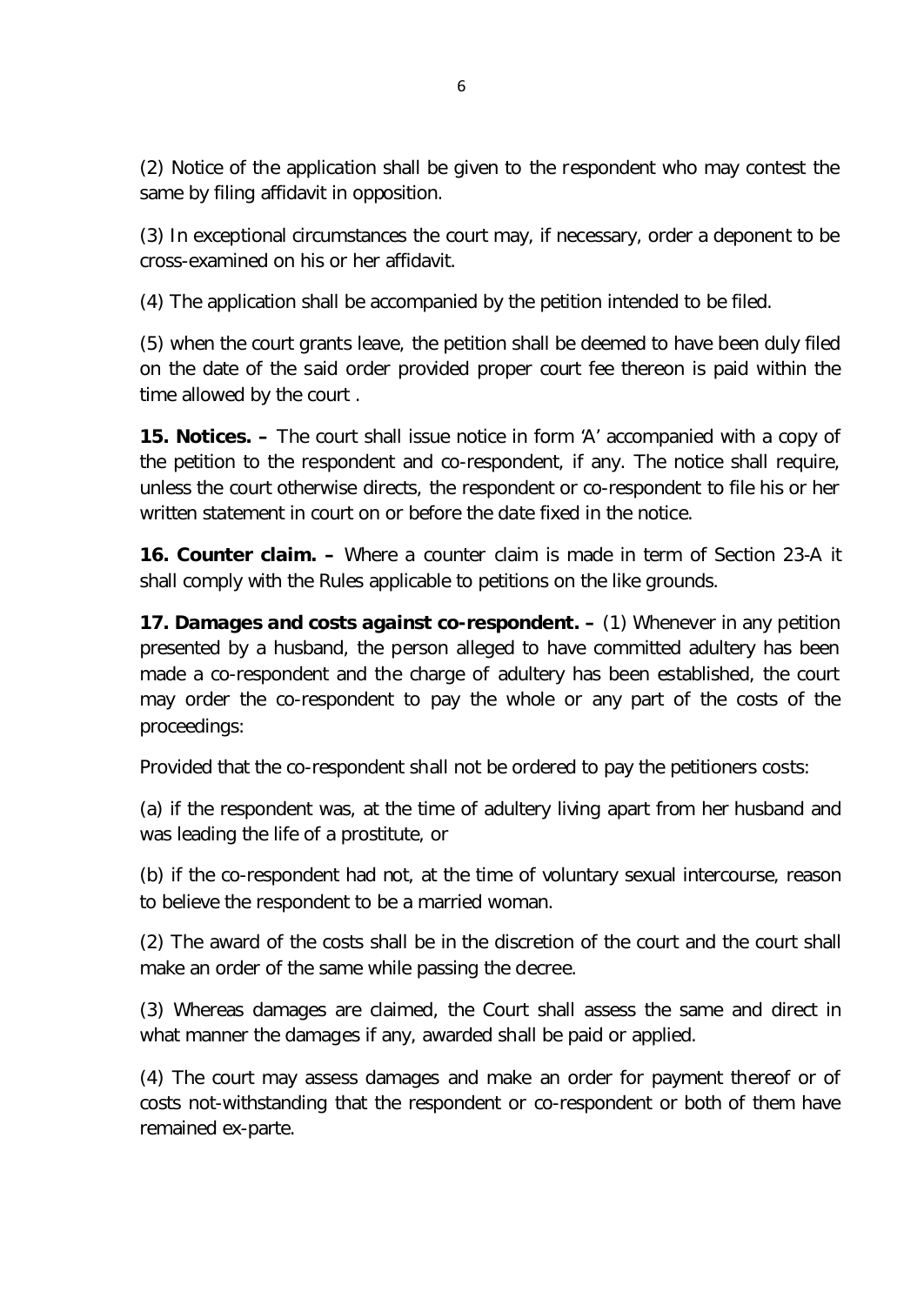**18. Application for alimony and maintenance. –** Every application for maintenance pendent-lite, permanent alimony and maintenance or for custody, maintenance and education expenses of minor children shall be supported by an affidavit and shall state the average monthly income of the Petitioner and the Respondent, the sources of their income, particulars of other moveable and immoveable property owned by them jointly or severally, the details of their liabilities, if any alongwith the number of their dependents if any, and the names and ages of such dependents.

**19. Supply of certified copy of the decree of the parties. –** (1) In every case where a marriage is dissolved by a decree of divorce the court passing the decree shall give a copy thereof free of cost to each of the parties. The copy so supplied shall be authenticated as "True Copy" by the court passing the decree.

(2) The Court shall maintain a Register where the particulars of the decree shall be incorporated and signatures of their parties or their advocates or agents shall be obtained in token of their having received a true copy of the decree.

20. Forms. - The forms given in the Appendix to these rules with such variations as the circumstances of each case may require, shall be used.

|                 | FORM 'A'                             |  |  |  |  |
|-----------------|--------------------------------------|--|--|--|--|
|                 | <b>Notice</b>                        |  |  |  |  |
| In the Court of |                                      |  |  |  |  |
|                 | Matrimonial and Divorce Jurisdiction |  |  |  |  |
| Case No         | Date of Institution                  |  |  |  |  |
|                 |                                      |  |  |  |  |
|                 | $-Vs -$                              |  |  |  |  |
| .Respondent.    |                                      |  |  |  |  |
|                 | Co-respondent.                       |  |  |  |  |
|                 |                                      |  |  |  |  |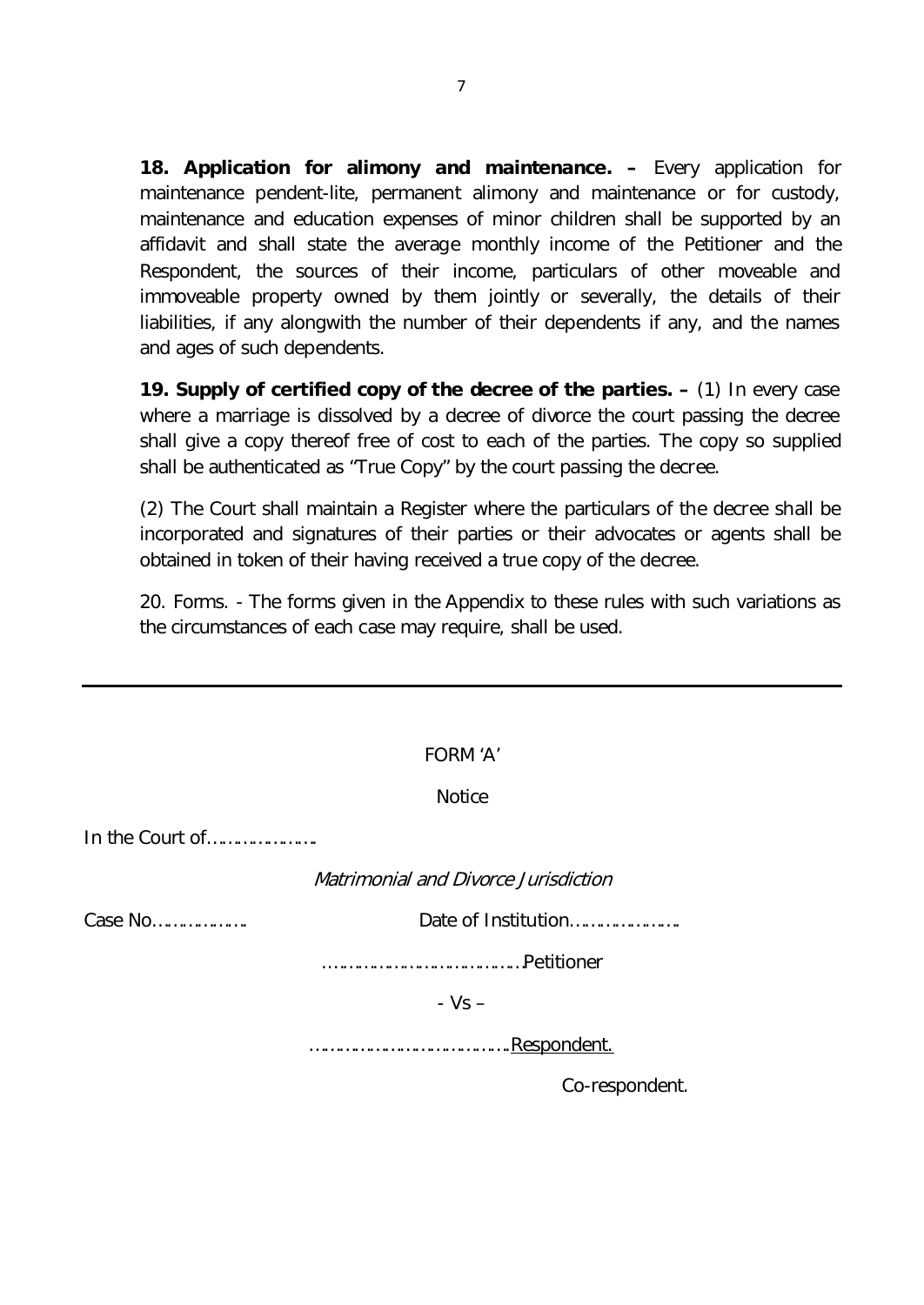| To |  |
|----|--|
|    |  |

…………………………

Whereas……………has presented a petition applicable against you for……………..Under Section………….of the Special Marriage Act, 1954 (NO.43 of 1954). (A copy of the said petition/application is sent herewith) You are hereby summoned to appear before this Court on the…….at 10.00 O' Clock in the forenoon to answer to the said petition/application, either in person or by recognized agent duly instructed and able to answer all material questions relating to the case, or who shall be accompanied by some other person able to answer all such questions, or by an advocate similarly instructed or accompanied and you are directed to produce on that day all documents upon which you intend to rely in support of your defence. You should file an answer to the petition/application on the date mentioned above.

You are further informed that in default of your appearance on the day and in the manner above mentioned, the petition/application will be heard and determined in your absence.

Given under my hand and the seal of this court, this…. Day of 20… Date:

> By order District Judge….. at………………..

|        | FORM 'B' |
|--------|----------|
|        |          |
|        |          |
| $-Vs-$ |          |
|        |          |
|        |          |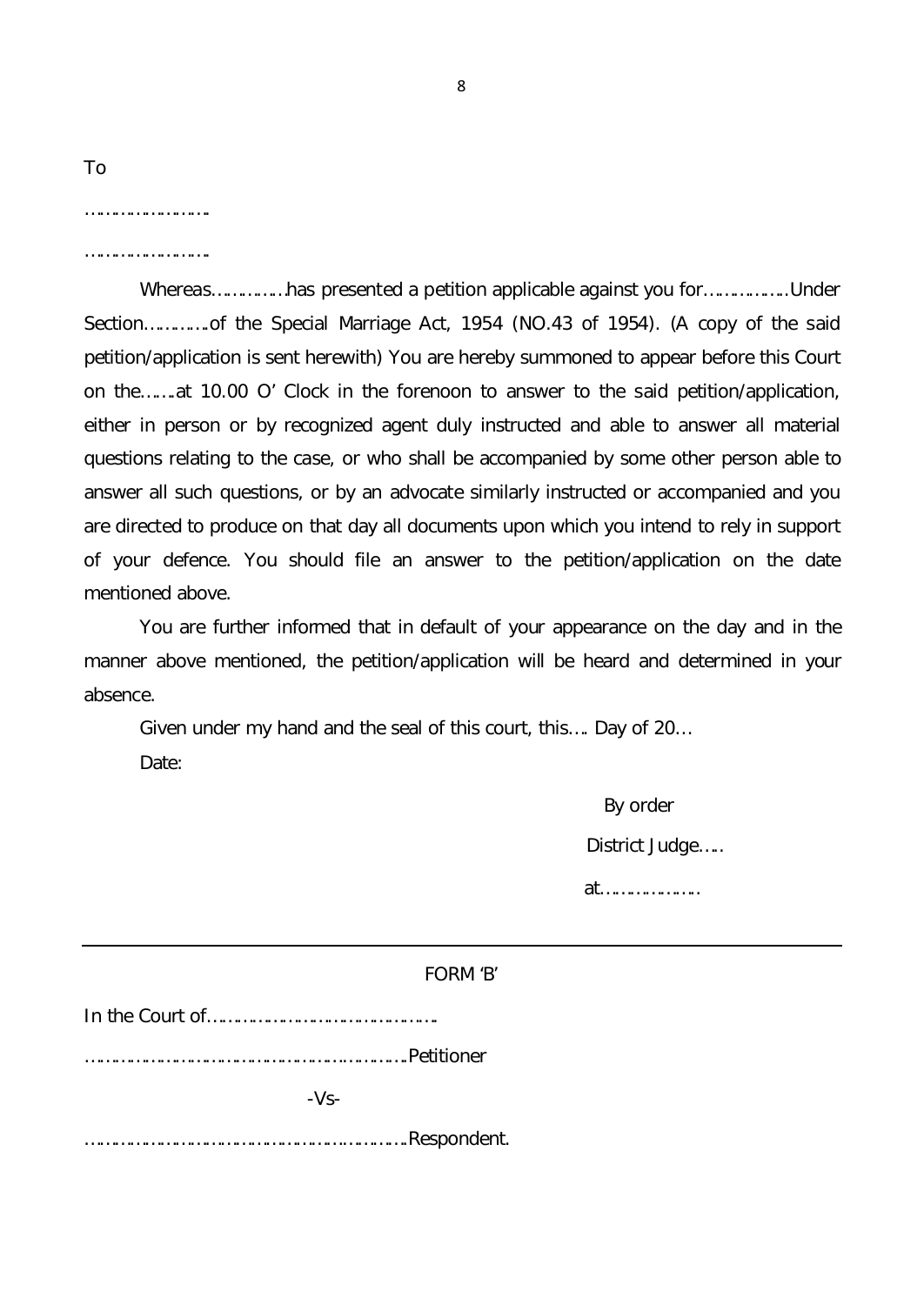Petition for restitution of conjugal rights under Section 22 of the Special Marriage Act, 1954 (Act of 1954).

The petitioner prays as follows:-

1. A marriage was solemnized /registered between the parties, under Chapter II/III of the Act by Marriage Officer of………………….on at……………………………….

A certified copy of the certificate of the marriage is attached with the petition.

2. The status and place of the residence of the parties to the marriage and before the marriage at the time of filing the petition were as follows:

|                                            | <b>Husband</b> |                       |  | <b>Wife</b>          |                       |  |
|--------------------------------------------|----------------|-----------------------|--|----------------------|-----------------------|--|
|                                            | Status Age     | Place of<br>residence |  | <b>Status</b><br>Age | Place of<br>residence |  |
| (i) Before marriage                        |                |                       |  |                      |                       |  |
| (ii) At the time of filing<br>the petition |                |                       |  |                      |                       |  |

(Whether a party is a Hindu by religion or not is a part of his or her Status).

3. (In this paragraph state the names of the children, if any, of the marriage together with their sex, date of birth or ages).

4. The respondent has without reasonable excuse withdrawn from the society of the petitioner with effect from……………(The circumstances under which the respondent withdrew from the society of the petitioner be stated.)

5. The petition is not presented in collusion with the respondent.

6. There has not been any unnecessary or improper delay in filing the petition.

7. There is no other legal ground why relief should not be granted.

8. There have not been any previous proceedings with regard to the marriage by or on behalf of any party.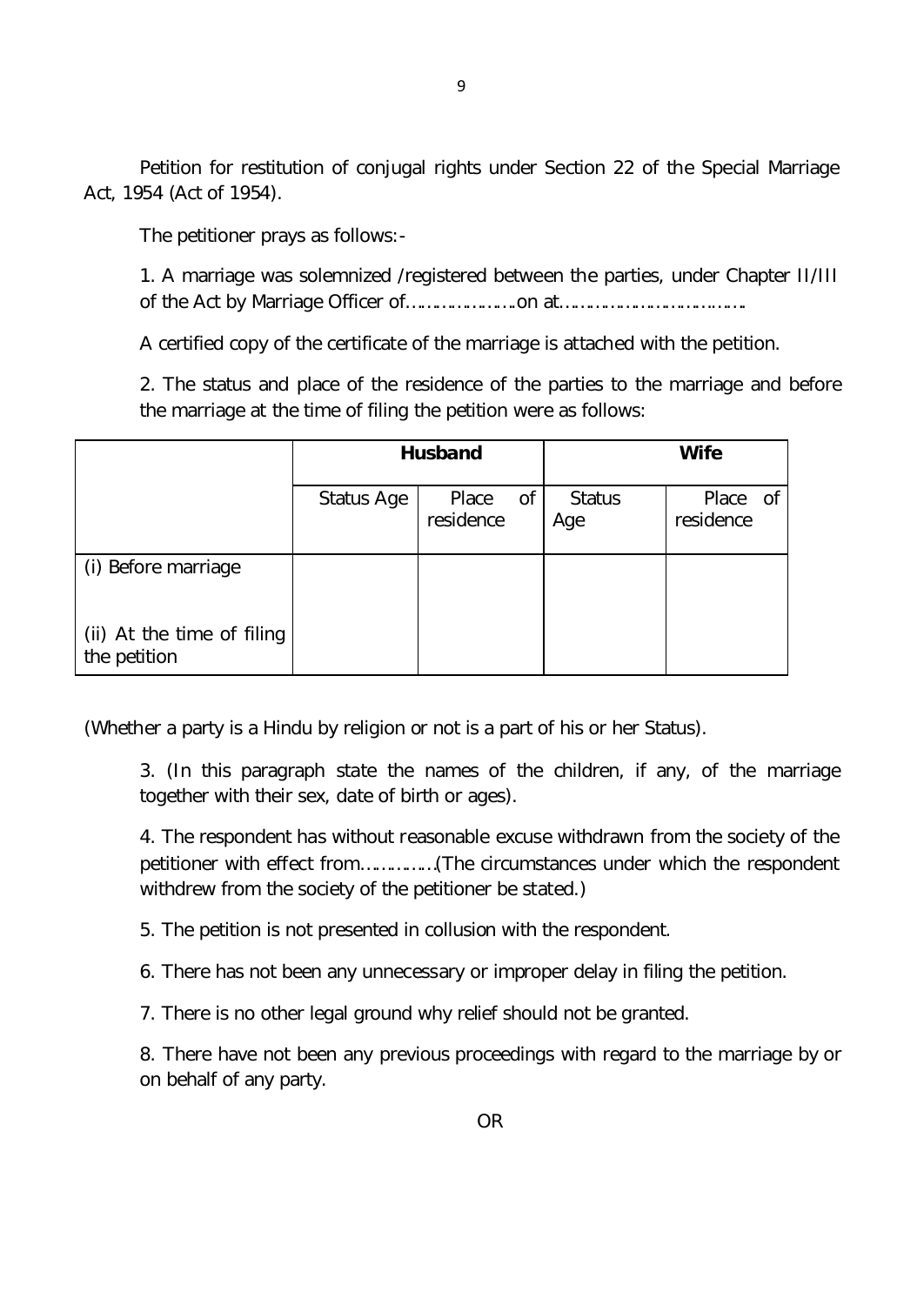There have been the following previous proceedings with regard to the marriage by or on behalf of the parties:

| Serial | Name of Nature |                    | οf |      |  |                              | Number and Name and Results |
|--------|----------------|--------------------|----|------|--|------------------------------|-----------------------------|
| No.    | parties        | proceedings        |    |      |  | with year of the location of |                             |
|        |                | section of the Act |    | case |  | court                        |                             |
|        |                |                    |    |      |  |                              |                             |
|        |                |                    |    |      |  |                              |                             |
|        |                |                    |    |      |  |                              |                             |
|        |                |                    |    |      |  |                              |                             |

9. The marriage was solemnized at…………The parties last resided together at…………The parties are now residing at……………(within the local limits of the ordinary original jurisdiction of this court).

10. The petitioner submits that this Hon'ble court has jurisdiction to try and entertain this petition.

11. The petitioner prays for a decree for restitution of conjugal rights against the respondent.

Sd/-

Petitioner.

# VERIFICATION

The above-named petitioner states on solemn affirmation that paras 1 to…….of the petition are true to the petitioner's knowledge and paras……..to……..are true to the petitioner's information received and believed to be true by him/her.

Verified at………………(place)

Dated………………........

Sd/-

Petitioner.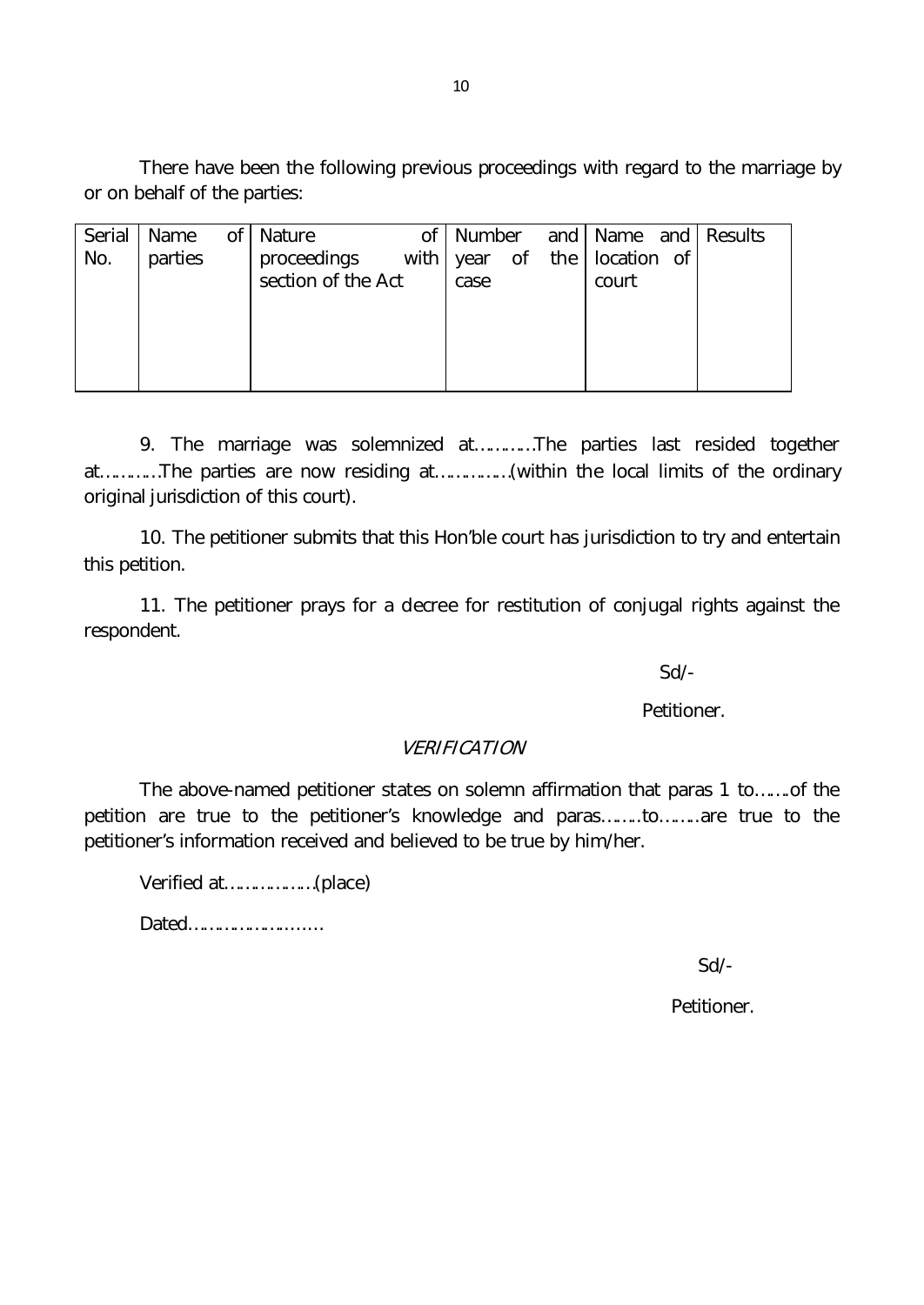# FORM "C"

In the Court of……………………………………….

……………………………………………………….Petitioner

-Vs-

……………………………………………………….Respondent.

Petition for judicial separation

under Section 23 of the Special Marriage Act, 1954 (No.43 of 1954)

The Petitioner prays as follows:-

1. the petitioner is the husband/wife of the respondent. The marriage between the parties was solemnized under/registered under, Chapter II/ Chapter III of the Act by the Marriage Officer of ……………………………at……………on………………A certified copy of the certificate of marriage is attached with this petition.

2. The status and place of residence of the parties to the marriage and at the time of filing the petition were as follows:-

|                                            |            | <b>Husband</b>           | <b>Wife</b>          |                          |  |  |
|--------------------------------------------|------------|--------------------------|----------------------|--------------------------|--|--|
|                                            | Status Age | Place<br>0f<br>residence | <b>Status</b><br>Age | Place<br>οf<br>residence |  |  |
| (i) Before marriage                        |            |                          |                      |                          |  |  |
| (ii) At the time of filing the<br>petition |            |                          |                      |                          |  |  |

3. (In this paragraph state the names of the children, if any, of the marriage together with their sexes, dates of birth or ages.)

4. The respondent has………..(any one or more of the grounds available for judicial separation may be pleaded here. The matrimonial offence charged should be set in separate paragraphs with time and places of their alleged commission. The facts on which the claim to relief is found should be stated in accordance with the Rules and as distinctly as the nature of the case permits).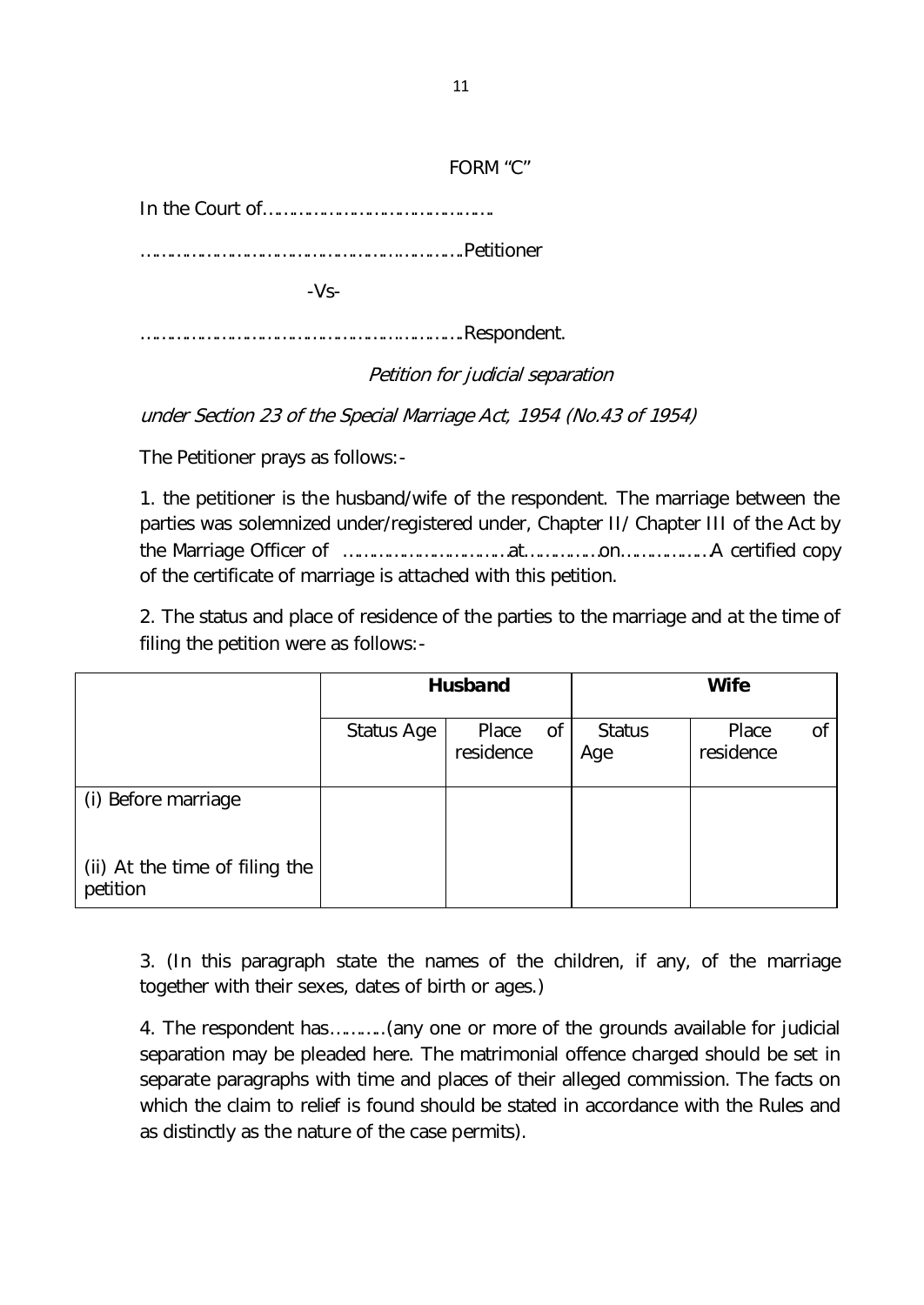5. The petition is not presented in collusion with the respondent.

6. There is no other legal ground why the relief should not be granted.

7. There has not been any previous proceedings with regard to the marriage by or on behalf of any party.

#### OR

There have been the following previous proceedings with regard to the marriage by or on behalf of the parties:

| Serial<br>No. | Name of<br>Parties | Nature of<br>proceeding with<br>section of that<br>Act | Number of<br>year of the<br>case | Name and<br>location of<br>court | Result |
|---------------|--------------------|--------------------------------------------------------|----------------------------------|----------------------------------|--------|
| İ.            |                    |                                                        |                                  |                                  |        |
| ii.           |                    |                                                        |                                  |                                  |        |
| iii.          |                    |                                                        |                                  |                                  |        |
| iv.           |                    |                                                        |                                  |                                  |        |

8. The marriage was solemnized at…………the parties last resided together at…………The parties are now residing at……………(within the local limits of the ordinary original jurisdiction of this court).

9. The petitioner submits that this Hon'ble Court has jurisdiction to try and entertain this petition.

10. The petitioner, therefore, prays for a decree for restitution of conjugal rights against the respondent.

Sd/-

Petitioner.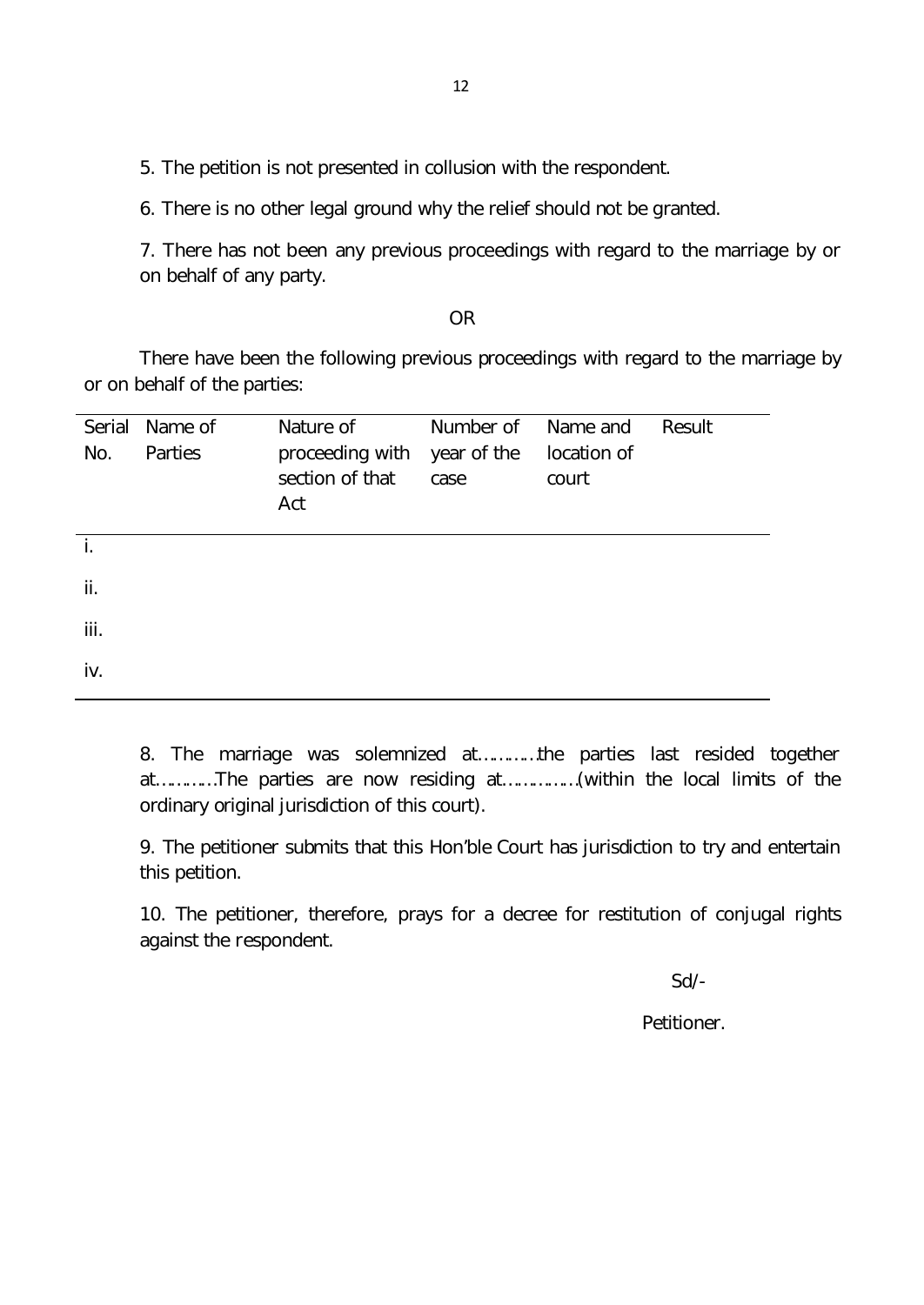# VERIFICATION

The above-named petitioner states on solemn affirmation that paras 1 to…….of the petition are true to the petitioner's knowledge and paras……..to……..are true to the petitioner's information received and believed to be true by him/her.

\_\_\_\_\_\_\_\_\_\_\_\_\_\_\_\_\_\_

Verified at………………(Place)

Dated………………........

Sd/-

Petitioner.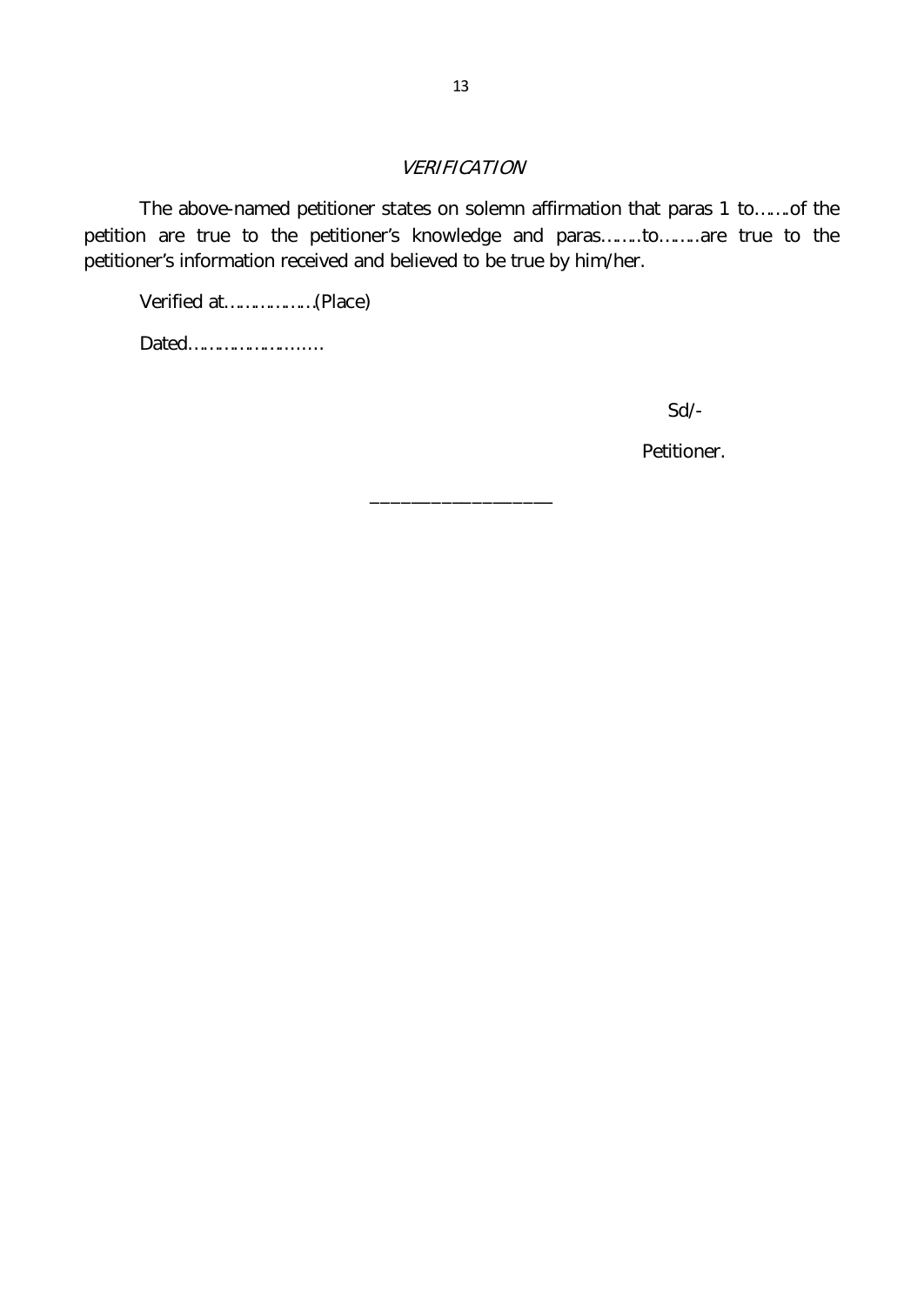# FORM C/D'

In the Court at ……………………………………

………………………………………………………. Petitioner

-Vs-

…………………………………………………….Respondent.

Petition for decree of nullity of marriage

under Section 24(1) of the Special Marriage Act, 1954 (No.43 of 1954)

The Petitioner prays as follows:-

1. The petitioner is the husband/wife of the respondent.

The marriage between the parties as solemnized/registered

Under Chapter II/Under Chapter III of the Act by the marriage Officer of ………at……………on………………A certified copy of the certificate of marriage is attached with this petition.

2. The status and place of residence of the parties to the marriage before the marriage and at the time of filing the petition were as follows:-

|                                            | Husband       |     |                       | Wife       |                       |  |
|--------------------------------------------|---------------|-----|-----------------------|------------|-----------------------|--|
|                                            | <b>Status</b> | Age | Place of<br>residence | Status Age | Place of<br>residence |  |
| (i) Before marriage                        |               |     |                       |            |                       |  |
| (ii) At the time of filing<br>the petition |               |     |                       |            |                       |  |

3. (Where the ground of petition is adultery) the petitioner has not in any manner been accessory to or connived at or condoned the adultery.

4. (Where the ground of petition is cruelty). The petitioner has not in any manner condoned the cruelty.

5. There has not been any unnecessary or improper delay in filing the petition.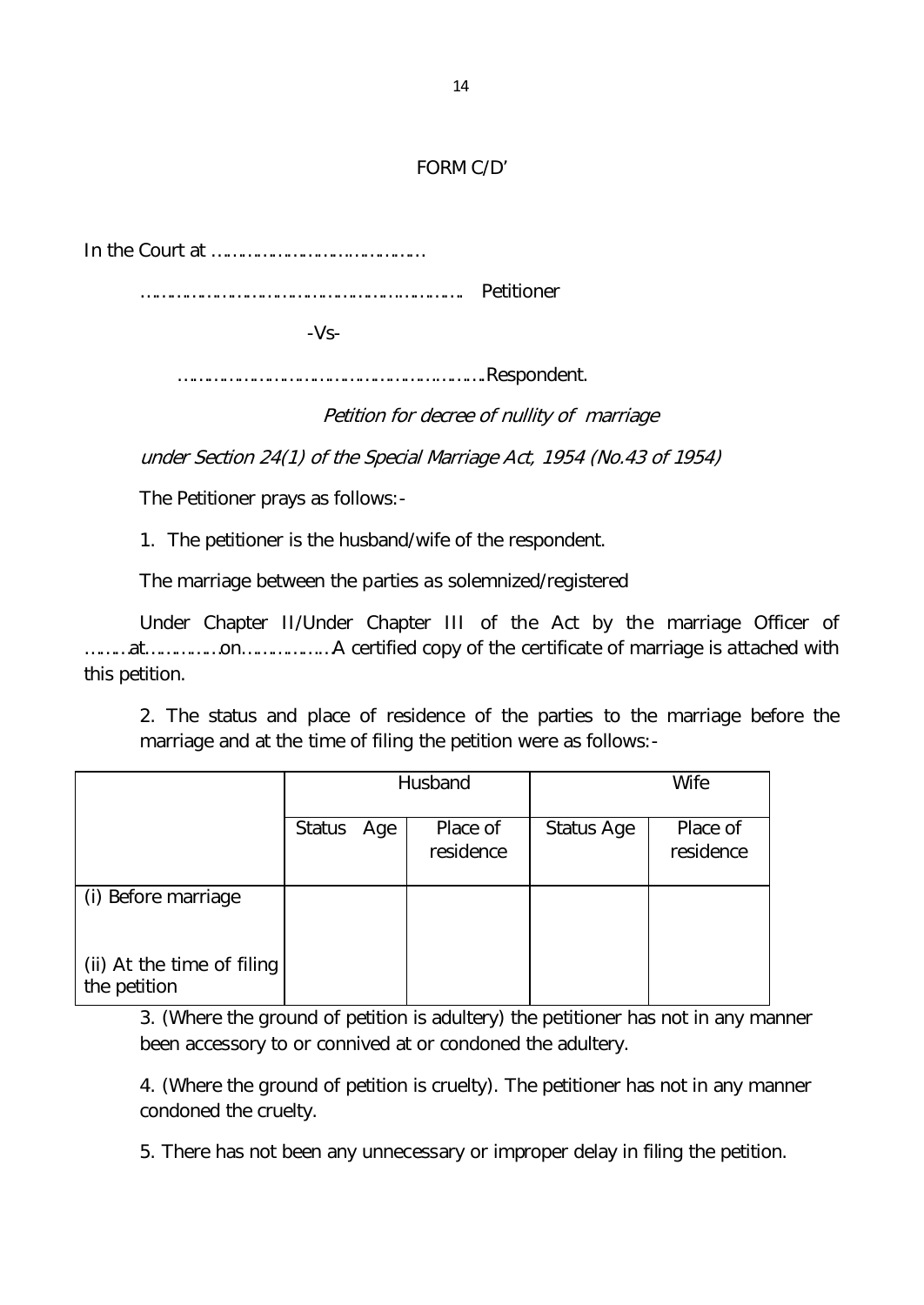6. The petition is not presented in collusion with the respondent.

7. There is no other legal ground why the relief should not be granted.

8. There has not been any previous proceedings with regard to the marriage by or on behalf of the parties:-

OR

There have been the following previous proceedings with regard to the marriage by or on behalf of the parties:

| Serial<br>No. | Name of<br>Parties | Nature of<br>proceeding with<br>section of that<br>Act | Number of<br>year of the<br>case | Name and<br>location of<br>court | Result |
|---------------|--------------------|--------------------------------------------------------|----------------------------------|----------------------------------|--------|
|               |                    |                                                        |                                  |                                  |        |
| ii.           |                    |                                                        |                                  |                                  |        |
|               |                    |                                                        |                                  |                                  |        |

iii.

iv.

9. The marriage was solemnized at…………The parties last resided together at…………The parties are now residing at……………(within the local limits of the ordinary original jurisdiction of this court).

10. The petitioner submits that this Hon'ble Court has jurisdiction to try and entertain this petition.

11. The petitioner, therefore, prays for a decree for judicial separation against the respondent.

Sd/-

Petitioner.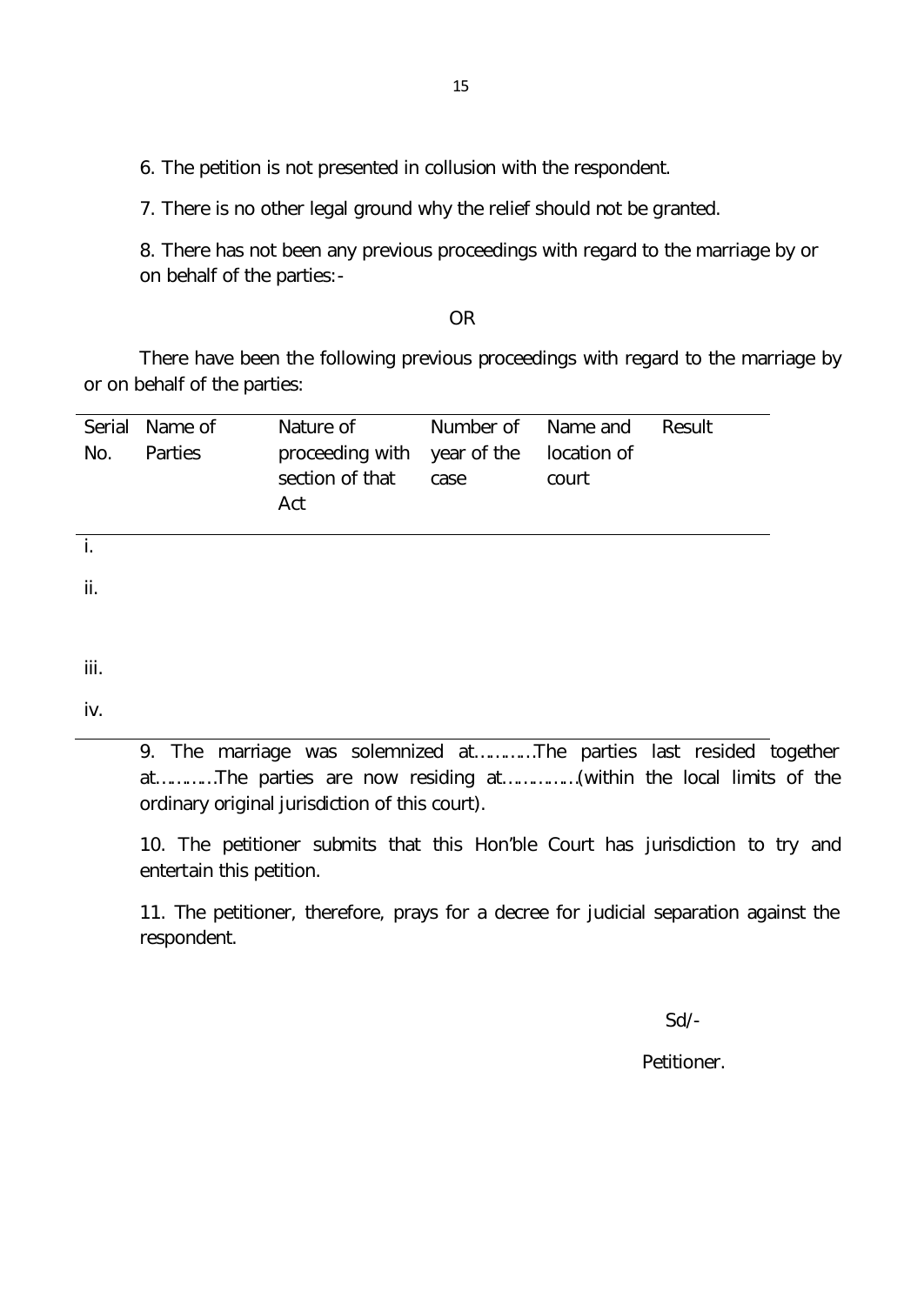#### VERIFICATION

The above-named petitioner states on solemn affirmation that paras…… to…….of the petition are true to the petitioner's information received and believed to be true by him/her.

Verified at………………(Place)

Dated………………........

Sd/-

Petitioner.

OR

3. (In this paragraph state the names of the children, if any, of the marriage together with their sexes, date of birth or ages)

4. (State here one or more of the grounds of which a decree nullity is sought. Facts on which the claim to relief is founded should be stated in compliance with the Rules and as distinctly as the nature of the case permits).

5. There has not been any previous proceedings with regard to the marriage by or on behalf of any party.

OR

There have been the following previous proceedings with regard to the marriage by or on behalf of any parties.

| Serial<br>No. | Name of<br>Parties | Nature of<br>proceedings<br>with section of<br>that Act | Number of<br>year of the<br>case | Name and<br>location of<br>court | Result |
|---------------|--------------------|---------------------------------------------------------|----------------------------------|----------------------------------|--------|
| i.            |                    |                                                         |                                  |                                  |        |
| ii.           |                    |                                                         |                                  |                                  |        |
| iii.          |                    |                                                         |                                  |                                  |        |
| iv.           |                    |                                                         |                                  |                                  |        |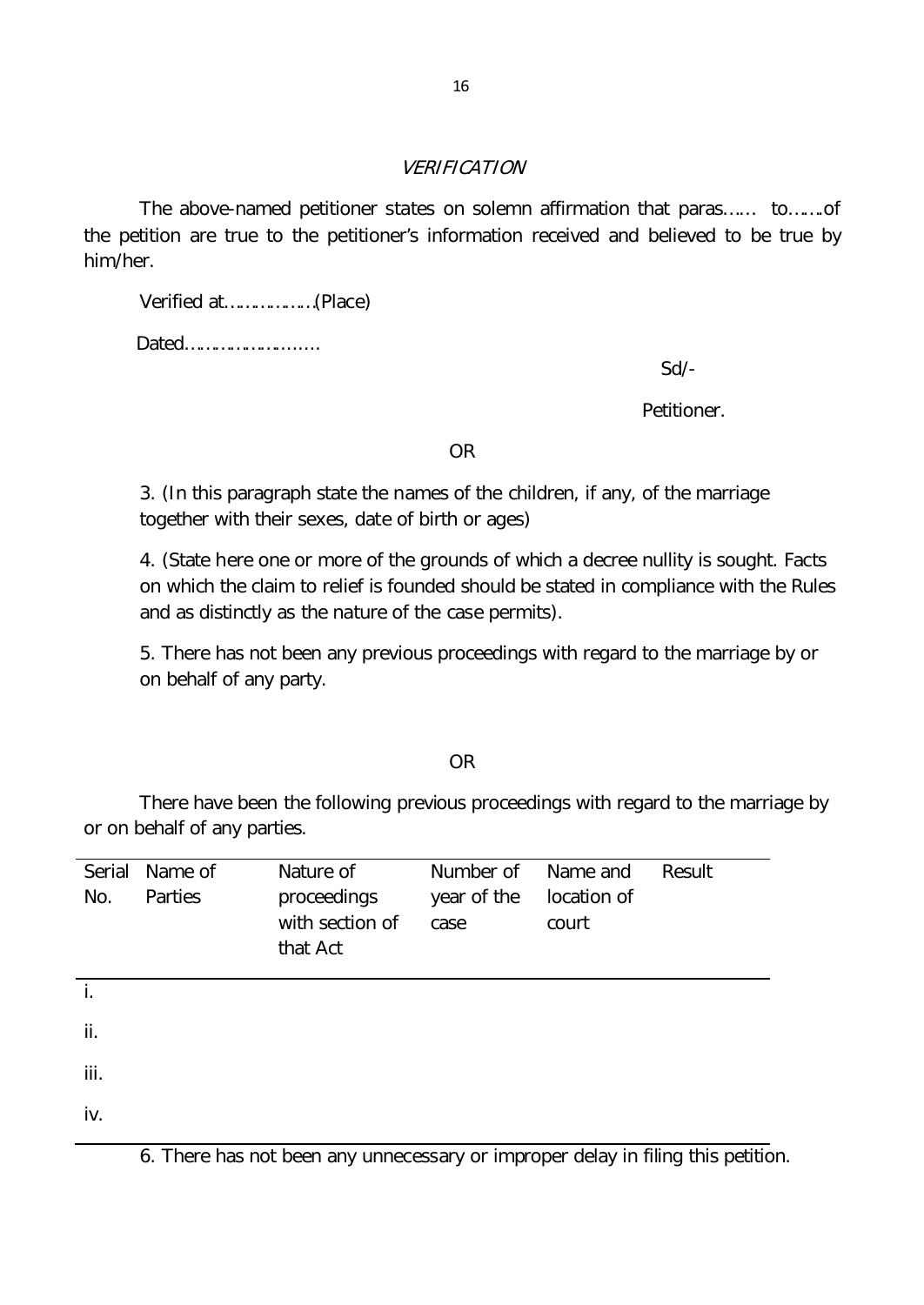7. The petition is not presented in collusion with the respondent.

8. There is no other legal ground why the relief should not be granted.

9. The marriage was solemnized at…………The parties are resident of/parties last resided together at………………………..

OR

(Where the petition is by a wife domiciled in the territories of India except the State of Jammu and Kashmir). The petitioner, is a resident within the territories of India except the State of Jammu and Kashmir and has been ordinarily a resident therein for a period of three years immediately preceding the presentation of this petition and the respondent is not a resident in the said territories.

10. The petitioner submits that this Hon'ble Court has jurisdiction to entertain this petition.

11. The petitioner, therefore, prays that the marriage solemnized between the parties under the Act being null and void may be so declared by the Court by a decree of nullity.

Sd/-

Petitioner.

#### VERIFICATION

The above-named petitioner states on solemn affirmation that the paras 1 to the petition are true to the petitioner's and para…………..to are true the petitioner's information received to be true by him.

\_\_\_\_\_\_\_\_\_\_\_\_\_\_\_\_\_\_\_\_

Verified at………………(Place)

Dated………………........

 Sd/- Petitioner.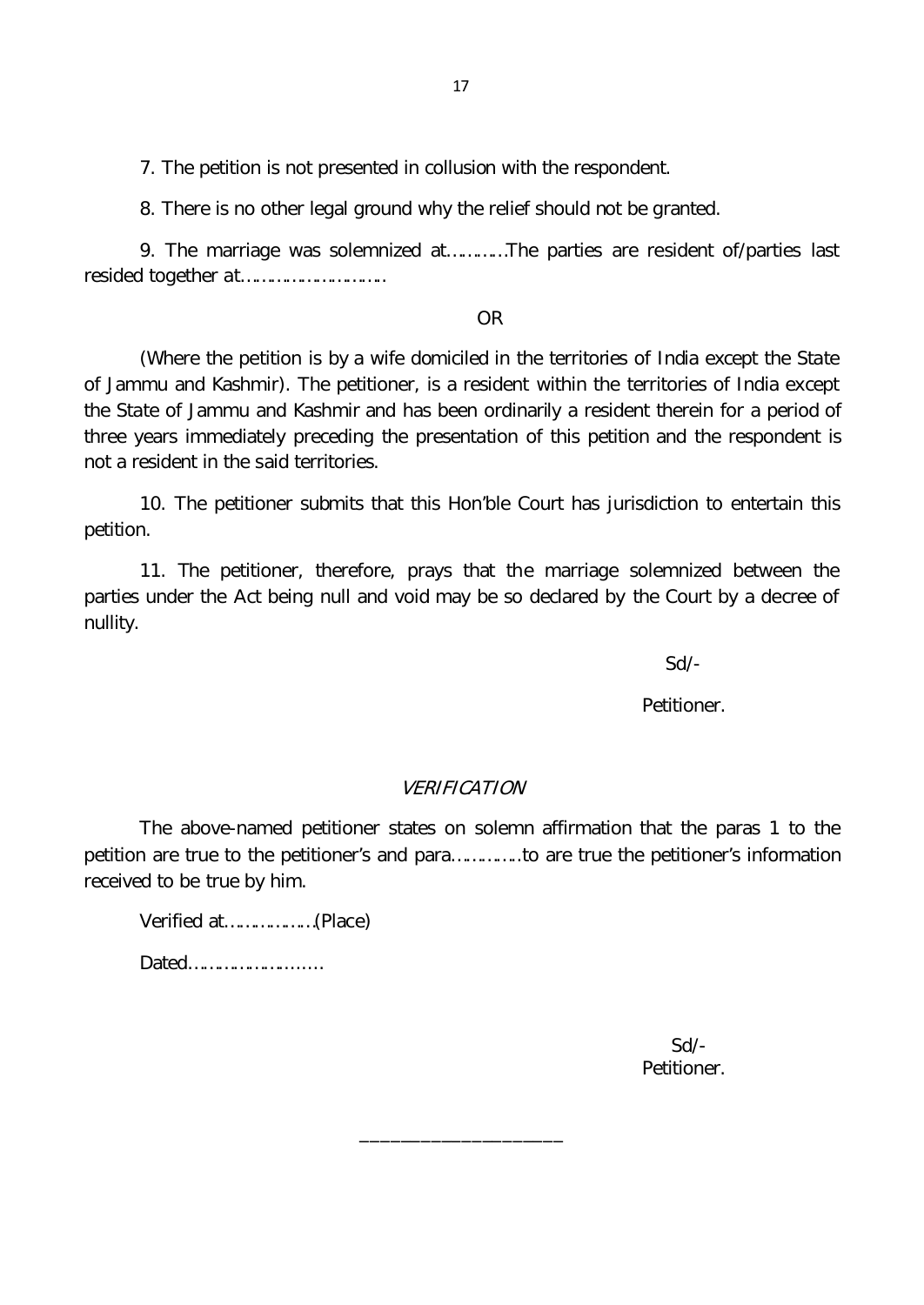FORM "E"

In the Court of ……………………………………

……………………………………………………….Petitioner

-Vs-

…………………………………………… …….Respondent.

Petition under Section 24(2) of the Special Marriage Act, 1954 (No.43 of 1954)for having registration of a Marriage under Chapter III of the Act declared to be of no effect.

The Petitioner prays as follows:-

1. The petitioner is the husband/wife of Respondent. The marriage between the parties was registered under Chapter III of the Act by the Marriage Officer of…………at………..on…………….. and it may be deemed to be marriage solemnized under the Act by virtue of the provisions of Section 18. A certified copy of the certificate marriage is attached with this petition.

2. The status and place of residence of the parties to the marriage before the marriage and at the time of filing the petition were as follows:-

|                                            | Husband    |                       | <b>Wife</b> |                       |  |
|--------------------------------------------|------------|-----------------------|-------------|-----------------------|--|
|                                            | Status Age | Place of<br>residence | Status Age  | Place of<br>residence |  |
| (i) Before marriage                        |            |                       |             |                       |  |
| (ii) At the time of filing<br>the petition |            |                       |             |                       |  |

3. (In this paragraph state the name of the children, if any, of the marriage together with their sex, date of birth or ages).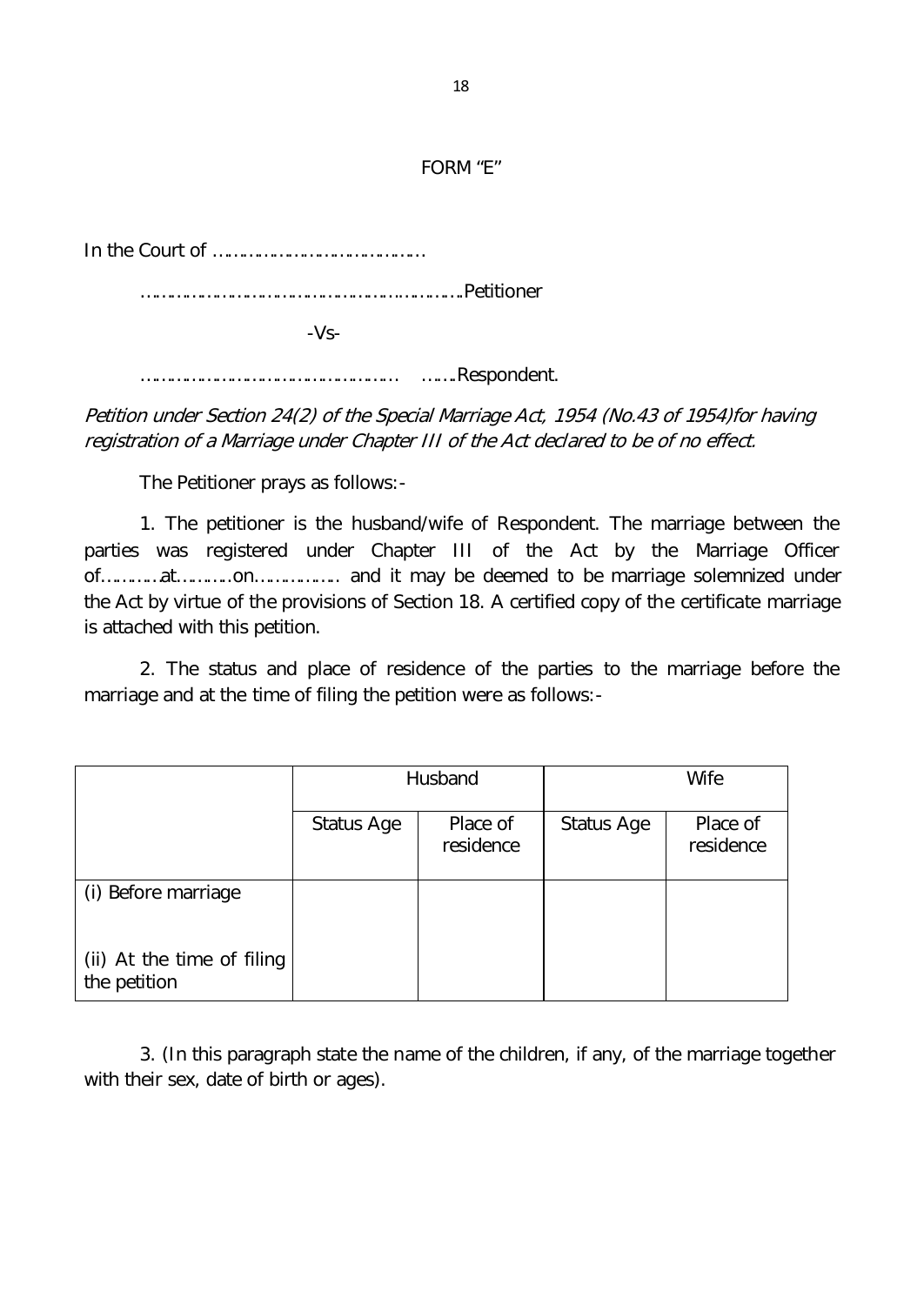4. (Where here one or more of the statutory grounds on which relief is sought . Facts on which the claim to relief is founded should be stated as distinctly as the nature of the case permits).

5. There has not been any previous proceedings with regard to the marriage by or on behalf of the parties:-

OR

There have been the following previous proceedings with regard to the marriage by or on behalf of the parties:

| Serial<br>No.  | Name of<br>Parties | Nature of<br>proceeding with<br>section of that<br>Act | Number of<br>year of the<br>case | Name and<br>location of<br>court | Result |
|----------------|--------------------|--------------------------------------------------------|----------------------------------|----------------------------------|--------|
| $\mathbf{i}$ . |                    |                                                        |                                  |                                  |        |
| ii.            |                    |                                                        |                                  |                                  |        |
| iii.           |                    |                                                        |                                  |                                  |        |
| iv.            |                    |                                                        |                                  |                                  |        |

6. There has not been any unnecessary or improper delay in filing this petition.

7. The petition is not presented in collusion with the respondent.

8. There is no other legal ground why the relief should not be granted.

9. The marriage was solemnized at…………The parties last resided together at………… The parties are now residing at…………(Within the local limits of the ordinary original jurisdiction of this court).

10. The petitioner submits that this Hon'ble Court has jurisdiction to entertain this petition.

11. The petitioner, therefore, prays that the registration of the said marriage under Chapter III of the Act may be decided by court to be of no effect

> Sd/- Petitioner.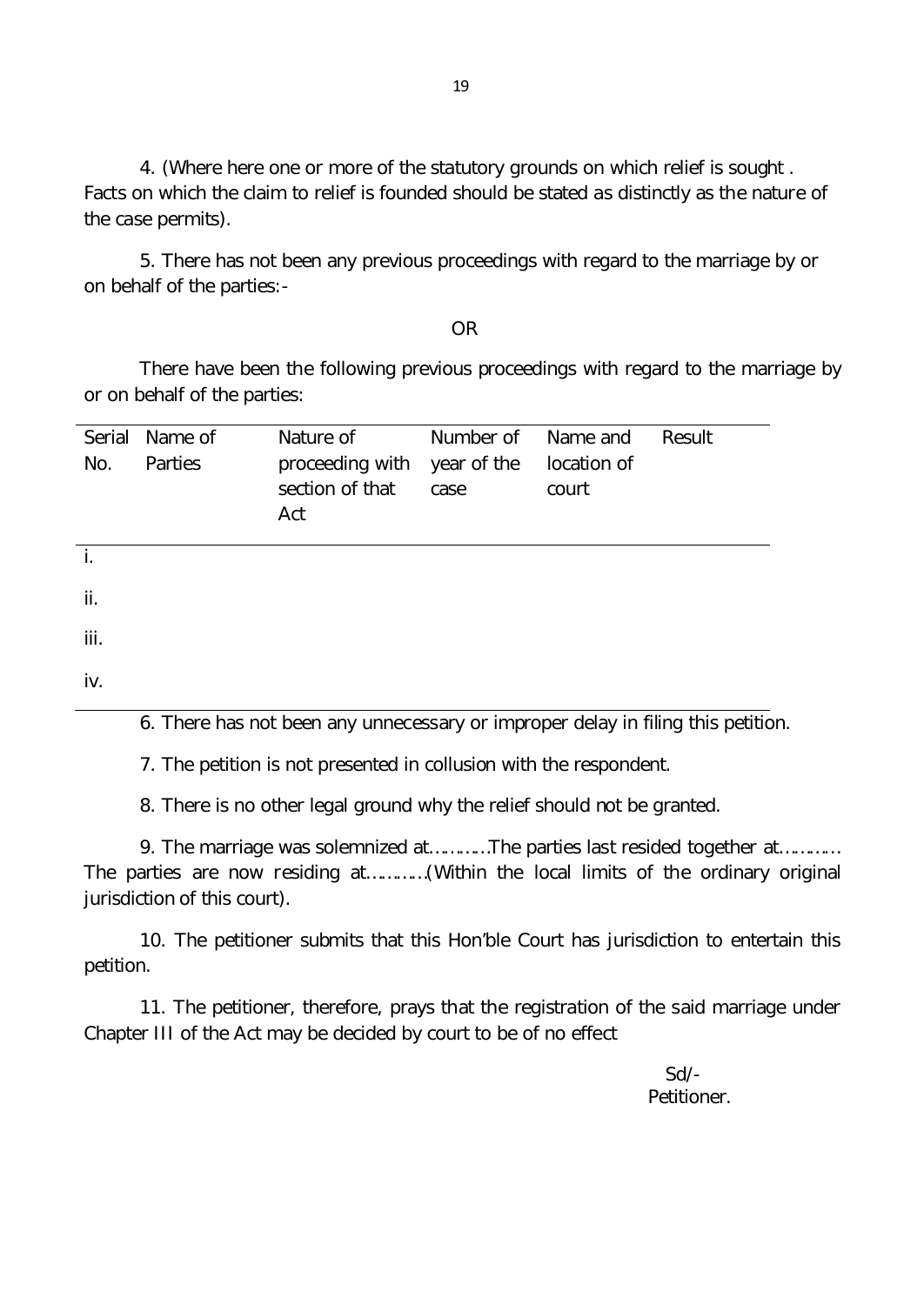#### VERIFICATION

The above-named petitioner states on solemn affirmation that paras 1 to………of the petition are true to the Petitioner's knowledge and paras…………..to are true the petitioner's information received and believed to be true by him.

Verified at………………(Place),

Dated………………........

 Sd/- Petitioner.

FORM "F"

\_\_\_\_\_\_\_\_\_\_\_\_\_\_\_\_\_\_\_\_

In the Court of ……………………………………

……………………………………………………….Petitioner

-Vs-

……………………………………………………….Respondent.

Petition for annulment of a marriage under Section 25 of Special Marriage Act, 1954 (No.43 of 1954).

The Petitioner prays as follows:-

1. The petitioner is the husband/wife of Respondent. The marriage between the parties was registered under Chapter II/registered under Chapter III of the Act by the Marriage Officer of…………at………..on……………..A certified copy of the certificate of marriage is attached to this petition.

2. The status and place of residence of the parties to the marriage before the marriage and at the time of filing the petition were as follows:-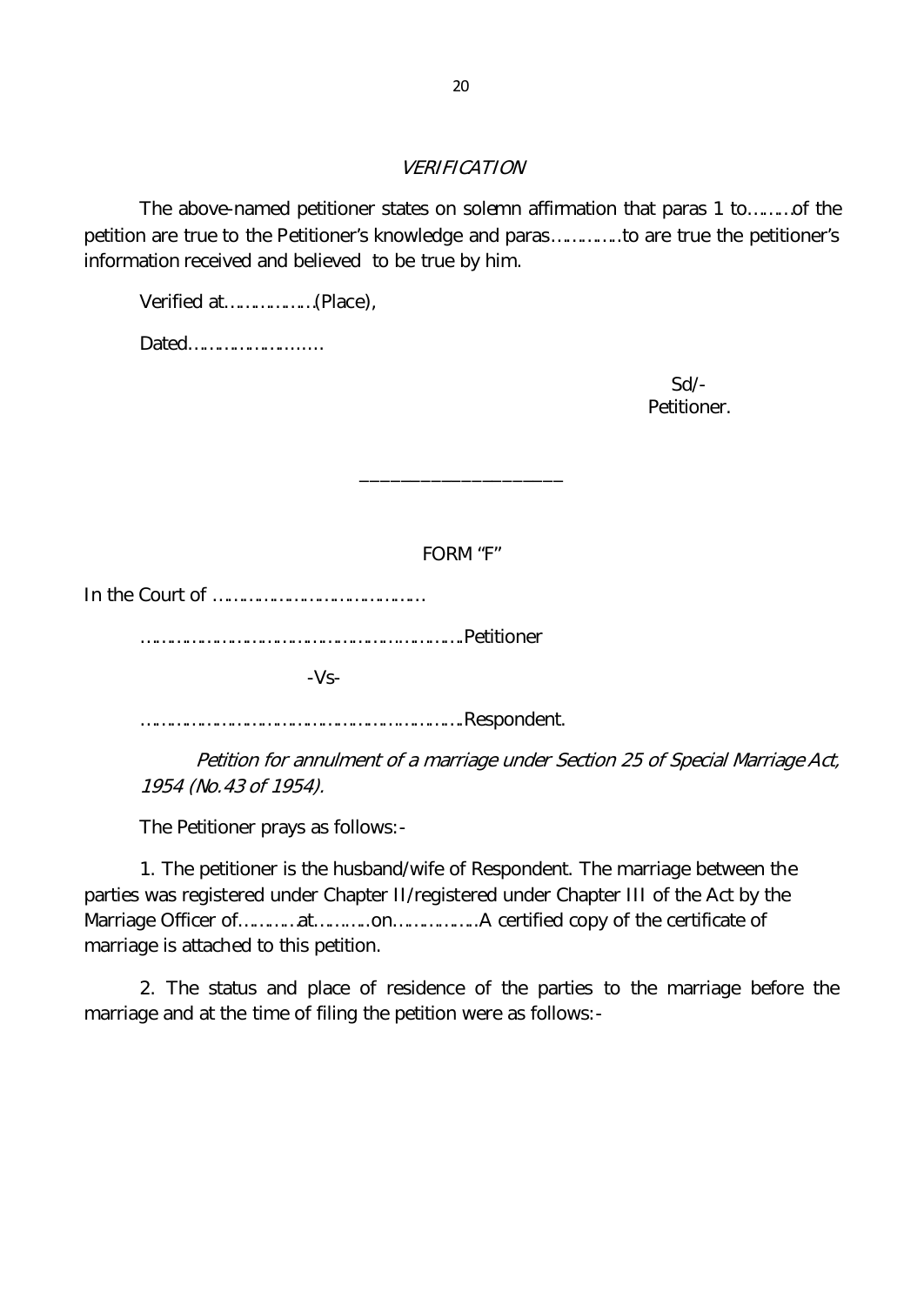|                                            | Husband    |                       | Wife       |                       |
|--------------------------------------------|------------|-----------------------|------------|-----------------------|
|                                            | Status Age | Place of<br>residence | Status Age | Place of<br>residence |
| (i) Before marriage                        |            |                       |            |                       |
| (ii) At the time of filing<br>the petition |            |                       |            |                       |

3. (In this paragraph state the name of the children, if any, of the marriage together with their sex, date of birth or ages).

4. (State here one or more of the statutory grounds on which relief is sought. Facts on which the claim to relief is founded should be stated as distinctly as the nature of the case permits).

5. There has not been any previous proceedings with regard to the marriage by or on behalf of the party.

OR

There have been the following previous proceedings with regard to the marriage by or on behalf of the party:

| Serial<br>No.  | Name of<br>Parties | Nature of<br>proceeding with<br>section of that<br>Act | Number of<br>year of the<br>case | Name and<br>location of<br>court | Result |
|----------------|--------------------|--------------------------------------------------------|----------------------------------|----------------------------------|--------|
| $\mathbf{i}$ . |                    |                                                        |                                  |                                  |        |
| ii.            |                    |                                                        |                                  |                                  |        |
| iii.           |                    |                                                        |                                  |                                  |        |
| iv.            |                    |                                                        |                                  |                                  |        |

6. There is no other legal ground why the relief should not be granted.

7. The marriage was solemnized at…………The parties reside at………… The parties last resided together at…………………………………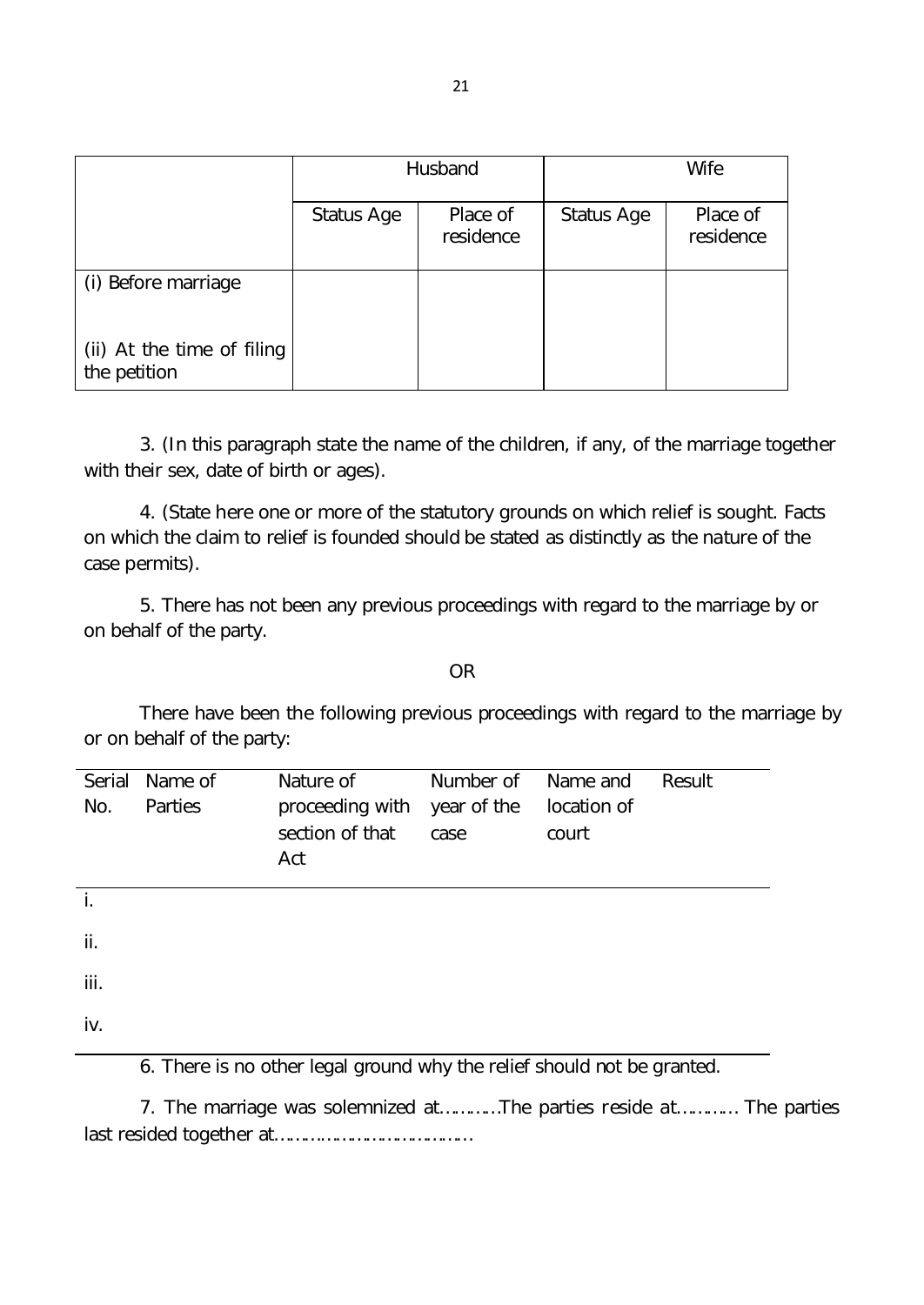#### OR

(Where the petition is by a wife domiciled in the territories of India except the State of Jammu and Kashmir). The petitioner is a resident within the territories of India except the State of Jammu and Kashmir and has been ordinarily a resident therein for a period of three years immediately proceeding the presentation of this petition and the respondent is not a resident in the said territories.

10. The petitioner submits that this Hon'ble Court has jurisdiction to entertain this petition.

11. The petitioner, therefore, prays that the marriage solemnized between the parties under the Act being null and void may be so declared by the Court by a decree of nullity.

> Sd/- Petitioner.

#### VERIFICATION

The above-named petitioner states on solemn affirmation that the paras 1 to…………. of the petition are true to the Petitioner's knowledge and paras ………….. to………………. are true to the petitioner's information received and believed to be true by him.

Verified at………………(Place),

Dated………………........

 Sd/- Petitioner.

FORM "G"

\_\_\_\_\_\_\_\_\_\_\_\_\_\_\_\_\_\_\_\_

In the Court of ……………………………………

……………………………………………………….Petitioner

-Vs-

……………………………………………………….Respondent.

Petition for divorce under Section 27 of the Special Marriage Act, 1954 (No.43 of 1954).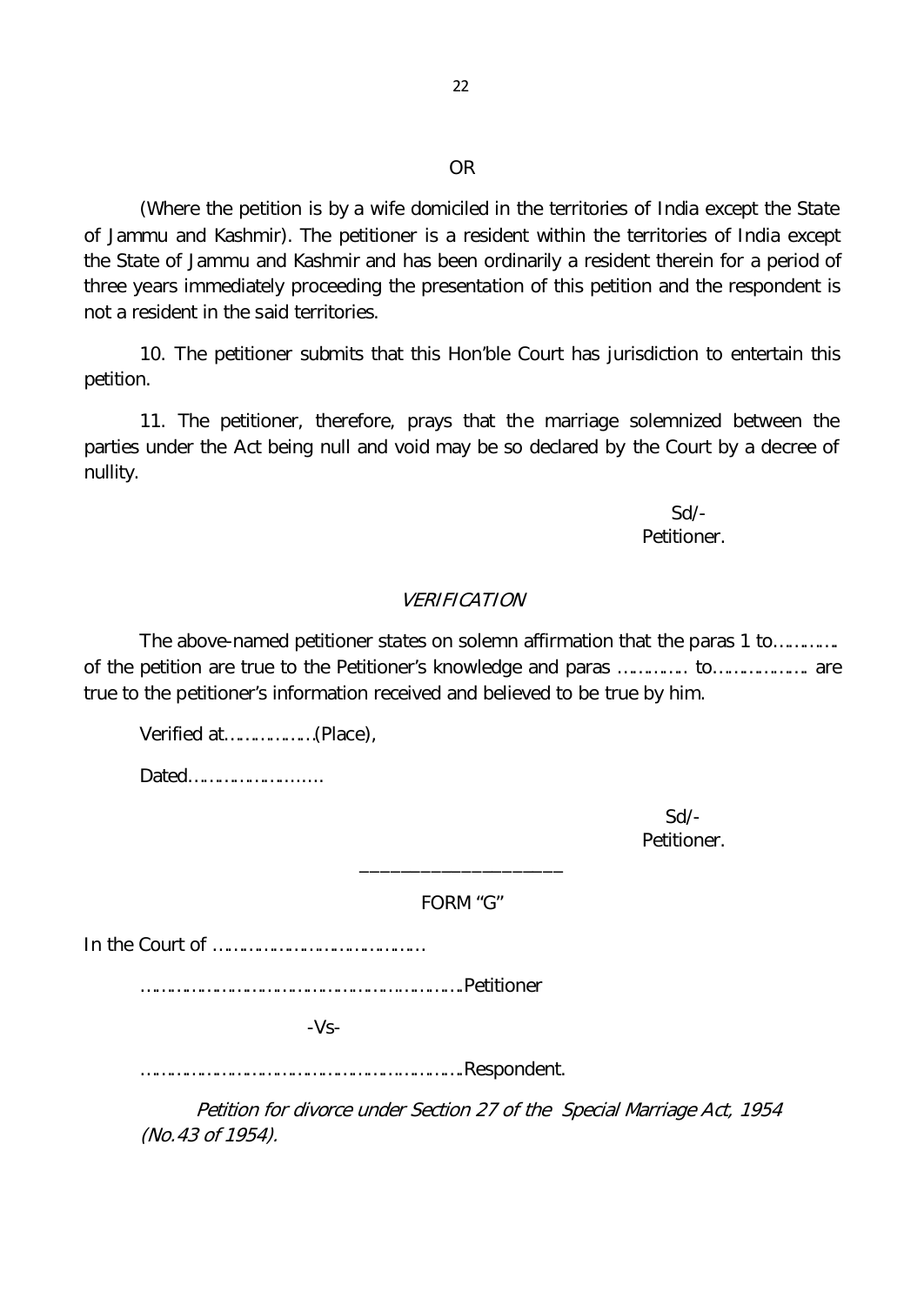The Petitioner prays as follows:-

1. The petitioner is the husband/wife of Respondent. The marriage between the parties was solemnized and registered under…………….. Chapter II of the Act by the Marriage Officer of………… Chapter III at………..on……………..A certified copy of the certificate of marriage is attached with this petition.

2. The status and place of residence of the parties to the marriage before the marriage and at the time of filing the petition were as follows:-

|                                            | Husband    |                       | Wife       |                       |
|--------------------------------------------|------------|-----------------------|------------|-----------------------|
|                                            | Status Age | Place of<br>residence | Status Age | Place of<br>residence |
| (i) Before marriage                        |            |                       |            |                       |
| (ii) At the time of filing<br>the petition |            |                       |            |                       |

3. (In this paragraph state the names of the children, if any, of the marriage together with their sex, dates of birth or ages).

4. (The respondent has…………one or more grounds specified in Section 27 of the Act the same may be pleaded. The facts on which the claim to relief is founded should be……….in accordance with the Rules and as distinctly as the nature of the case permits).

5. (Where the ground of petition is adultery), the petitioner has not in any manner been accessory to or connived at or condoned the adultery.

6. (Where the ground of petition is cruelty). The Petitioner has not in any manner condoned the cruelty.

7. The petition is not presented in collusion with the respondent.

8. There has not been any unnecessary or improper delay in instituting the proceeding.

9. There has not been any previous proceedings with regard to the marriage by or on behalf of any party.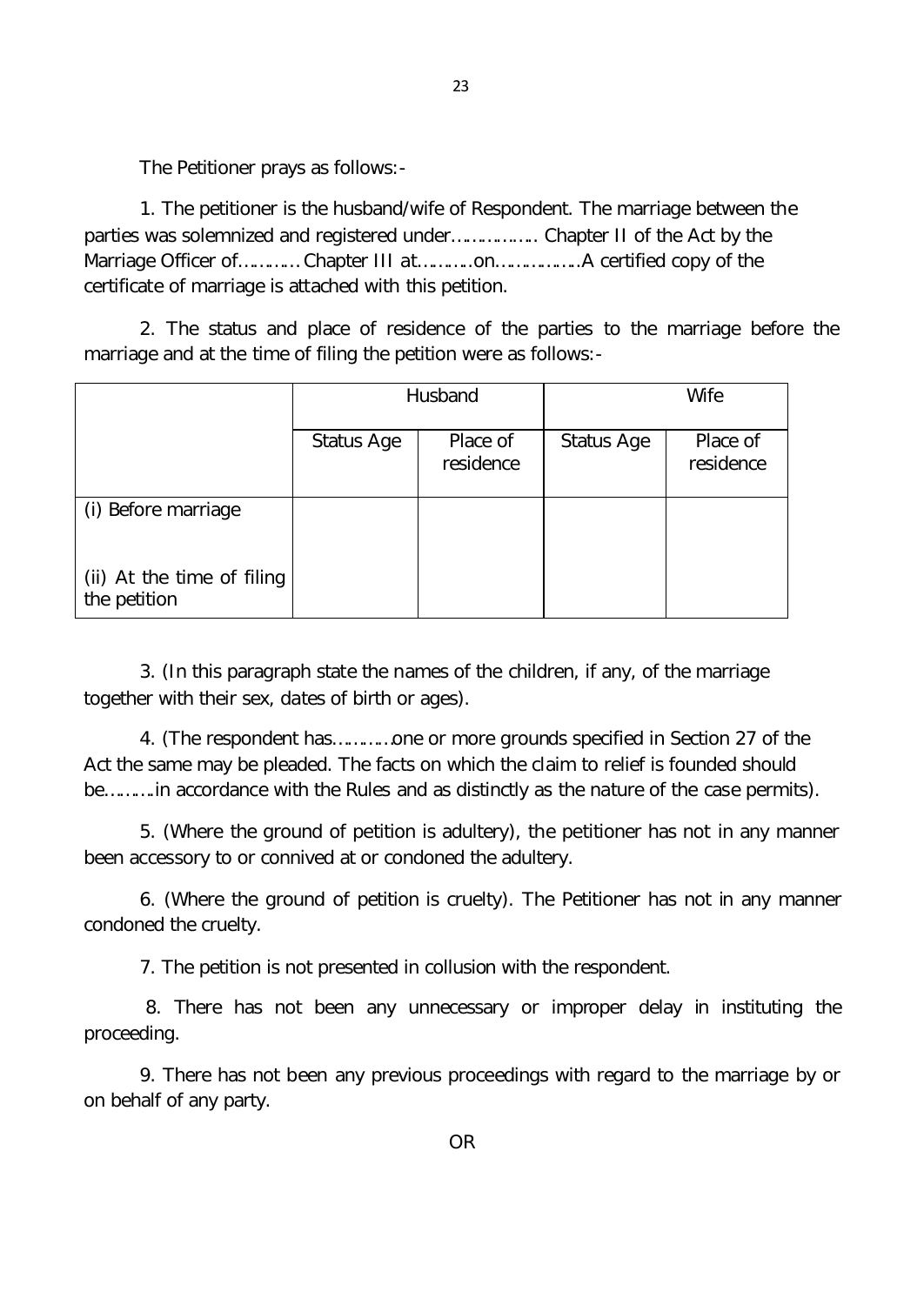There have been the following previous proceedings with regard to the marriage by or on behalf of the parties:

| Serial | Name of | Nature of       | Number of   | Name and    | Result |
|--------|---------|-----------------|-------------|-------------|--------|
| No.    | Parties | proceedings     | year of the | location of |        |
|        |         | with section of | case        | court       |        |
|        |         | that Act        |             |             |        |
| j.     |         |                 |             |             |        |
|        |         |                 |             |             |        |
| ii.    |         |                 |             |             |        |
|        |         |                 |             |             |        |
| iii.   |         |                 |             |             |        |
| iv.    |         |                 |             |             |        |
|        |         |                 |             |             |        |

10. (In petition by the husband for divorce on the ground of adultery where damages are claimed against the co-respondent, grounds on which the claim to damages is founded should be fully and clearly stated and the amount claimed and the mode of assessment should be specified.)

11. There is no other ground why relief should be granted.

12. The marriage was solemnized at…………The husband and wife reside at………… The husband and wife last resided together at…………………(within the local limits of the jurisdiction of this court.)

#### OR

(Where the petition is by a wife domiciled in the territories of India except the State of Jammu and Kashmir). The petitioner, is a resident within the territories of India except the State of Jammu and Kashmir and has been ordinarily a resident therein for a period of three years immediately proceeding the presentation of this petition and the respondent is not a resident in the said territories. (Give particulars according to the Rule).

13. The petitioner submits that this Hon'ble Court has jurisdiction to entertain this petition.

14. The petitioner, therefore, prays that he may be granted a decree of divorce against the respondent and (to be scored out if unnecessary) may further be granted a decree for recovery of Rs….. as damages against the adulterer/co-respondent.

> Sd/- Petitioner.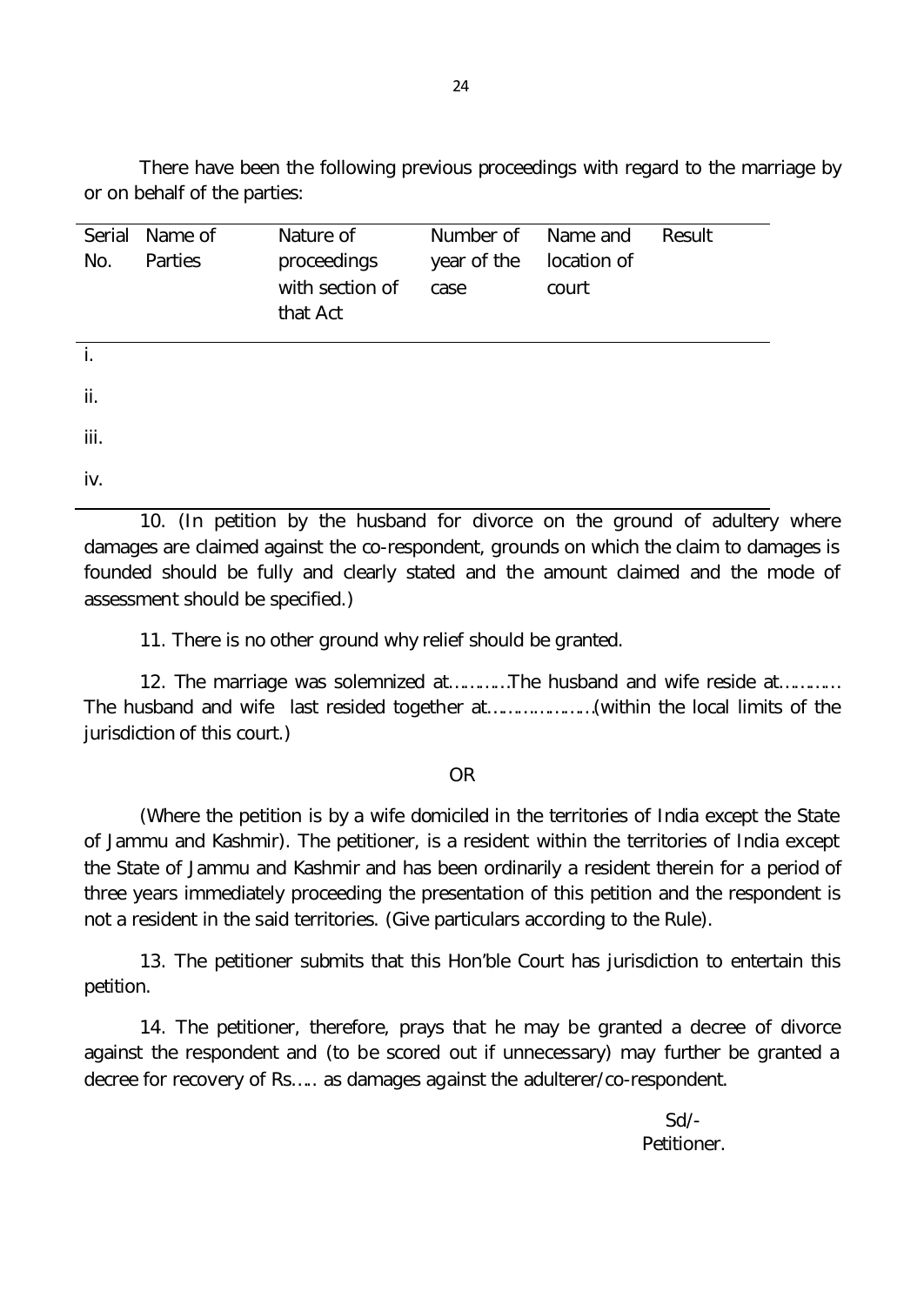# VERIFICATION

The above-named petitioner states on solemn affirmation that paras 1 to………of the petition are true to the Petitioner's knowledge and paras…………..to………………. are true to the petitioner's information received and believed to be true by him.

Verified at………………(Place),

Dated………………........

 Sd/- Petitioner.

#### FORM "H"

In the Court of ……………………………………

(Husband)………………………………………………

(Wife)………………………………………………….. Petitioners

Petition for divorce by mutual consent under Section 28 of the Special Marriage Act, 1954 (No.43 of 1954).

The Petitioners pray together as follows:-

1. A marriage between the petitioners was solemnized under Chapter II/registered under Chapter III of the Act by the Marriage Officer of………… at………..on………………..A certified copy of the certificate of marriage is attached to this petition.

2. The status and place of residence of the parties to the marriage before the marriage and at the time of filing the petition were as follows:-

|                                            | Husband    |                       | <b>Wife</b> |                       |
|--------------------------------------------|------------|-----------------------|-------------|-----------------------|
|                                            | Status Age | Place of<br>residence | Status Age  | Place of<br>residence |
| (i) Before marriage                        |            |                       |             |                       |
| (ii) At the time of filing<br>the petition |            |                       |             |                       |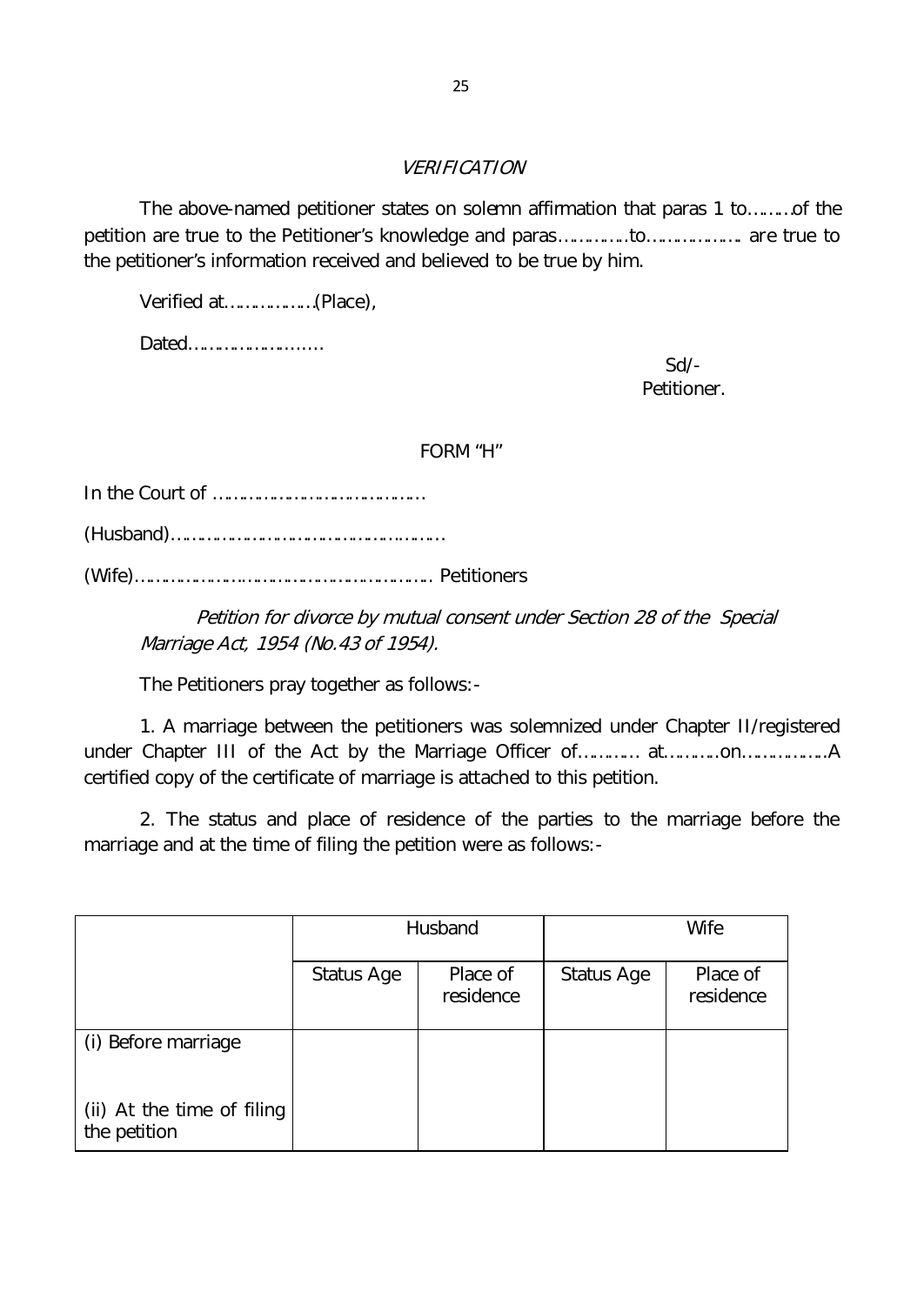3. (In this paragraph state the name of the children, if any, of the marriage together with their sex, dates of birth or ages).

4. The petitioners have been living separately for a period of one year or more and have not been able to live together and the petitioners have mutually agreed that the marriage should be dissolved.

5. The consent of either party has not been obtained by force, fraud or undue influence.

6. There is no collusion between the petitioners.

7. There have been the following previous proceedings with regard to the marriage by or on behalf of the party.

OR

There have been the following previous proceedings with regard to the marriage by or on behalf of the parties:

|     | Serial Name of | Nature of                                                         | Number of Name and |       | Result |
|-----|----------------|-------------------------------------------------------------------|--------------------|-------|--------|
| No. | Parties        | proceeding with year of the location of<br>section of that<br>Act | case               | court |        |

i.

ii.

iii.

iv.

8. There has not been any unnecessary or improper delay in filing the petition.

9. There is no other legal ground why relief should be granted.

10. The marriage was solemnized at…………The petitioner reside at…………………. The petitioners resided together at…………………(within the local limits of the jurisdiction of this court.)

11. The petitioners submit that this Hon'ble Court has jurisdiction to entertain this petition.

The petitioner, therefore, pray for decree declaring the marriage to be dissolved with effect from the date of the decree.

 Sd/- ……………….(Husband) Sd/- ………………(Wife)

Petitioners.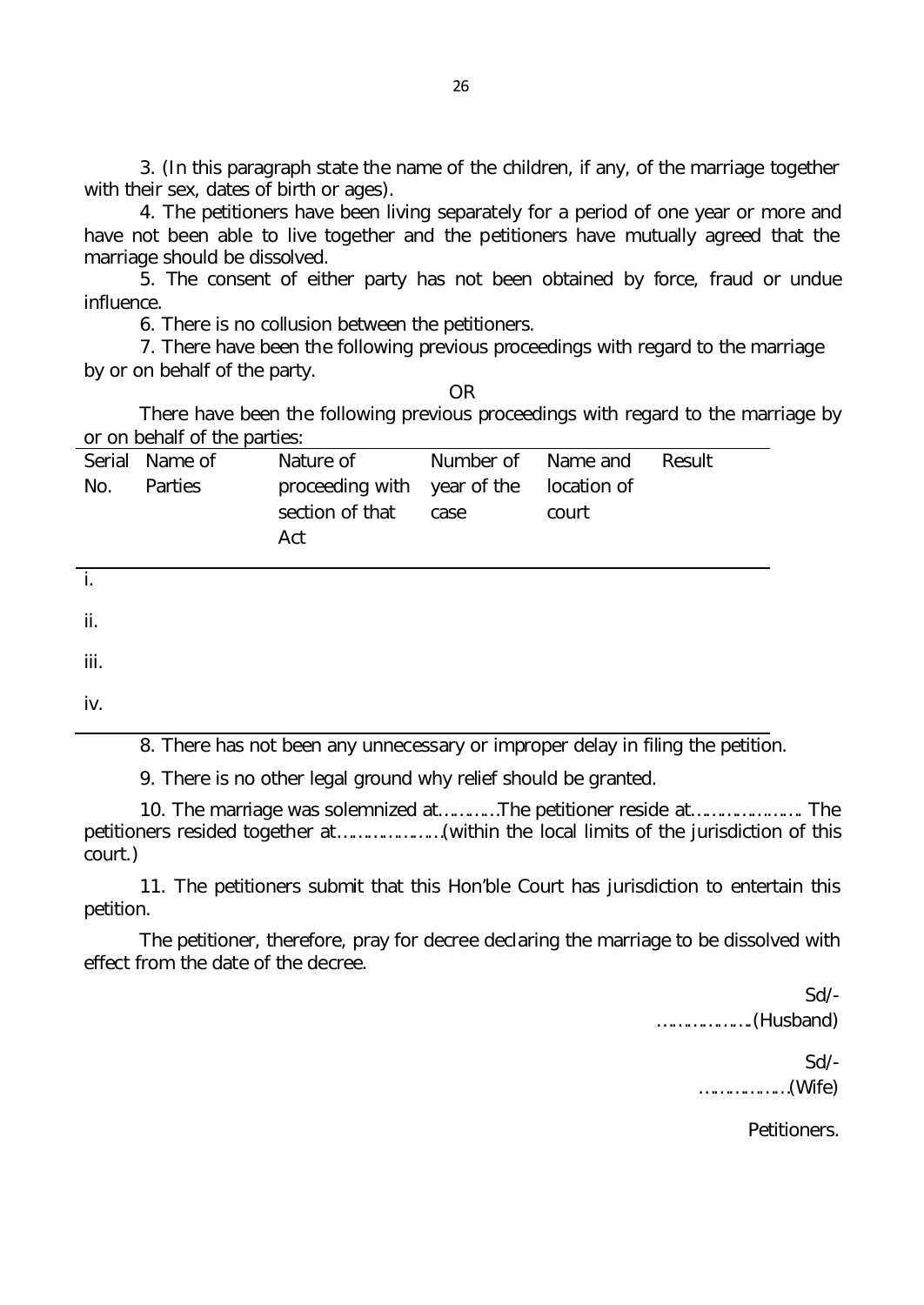#### VERIFICATION

The above-named petitioners state on solemn affirmation that paras 1 to………of the petition are true to their knowledge and paras…………..to………………. are true to their information received and believed to be true by them.

Verified at………………(Place),

Sd/-……………….(Husband)

 Sd/- ………………(Wife)

Petitioners.

FORM "I"

\_\_\_\_\_\_\_\_\_\_\_\_\_\_\_\_\_\_\_\_

In the Court of ……………………………………

……………………………………………………….Applicant

versus

……………………………………………………….Respondent.

Application under Section 29 of the Special Marriage Act, 1954(No.43 of 1954) praying that a petition for divorce may be allowed to be presented within one year of the date of entering the certificate of marriage in the Marriage Certificate Book.

The applicant prays as follows:-

1. The applicant is the husband/ wife of the respondent. The marriage between the parties was solemnized under Chapter II/registered under Chapter III of the Act by the Marriage Officer of………… at………..on……………..and a certificate of marriage was entered in the Marriage Certificate Book on………….A certified copy of the certificate of marriage is attached with this application.

2. The status and place of residence of the parties to the marriage before the marriage and at the time of filing the application were as follows:-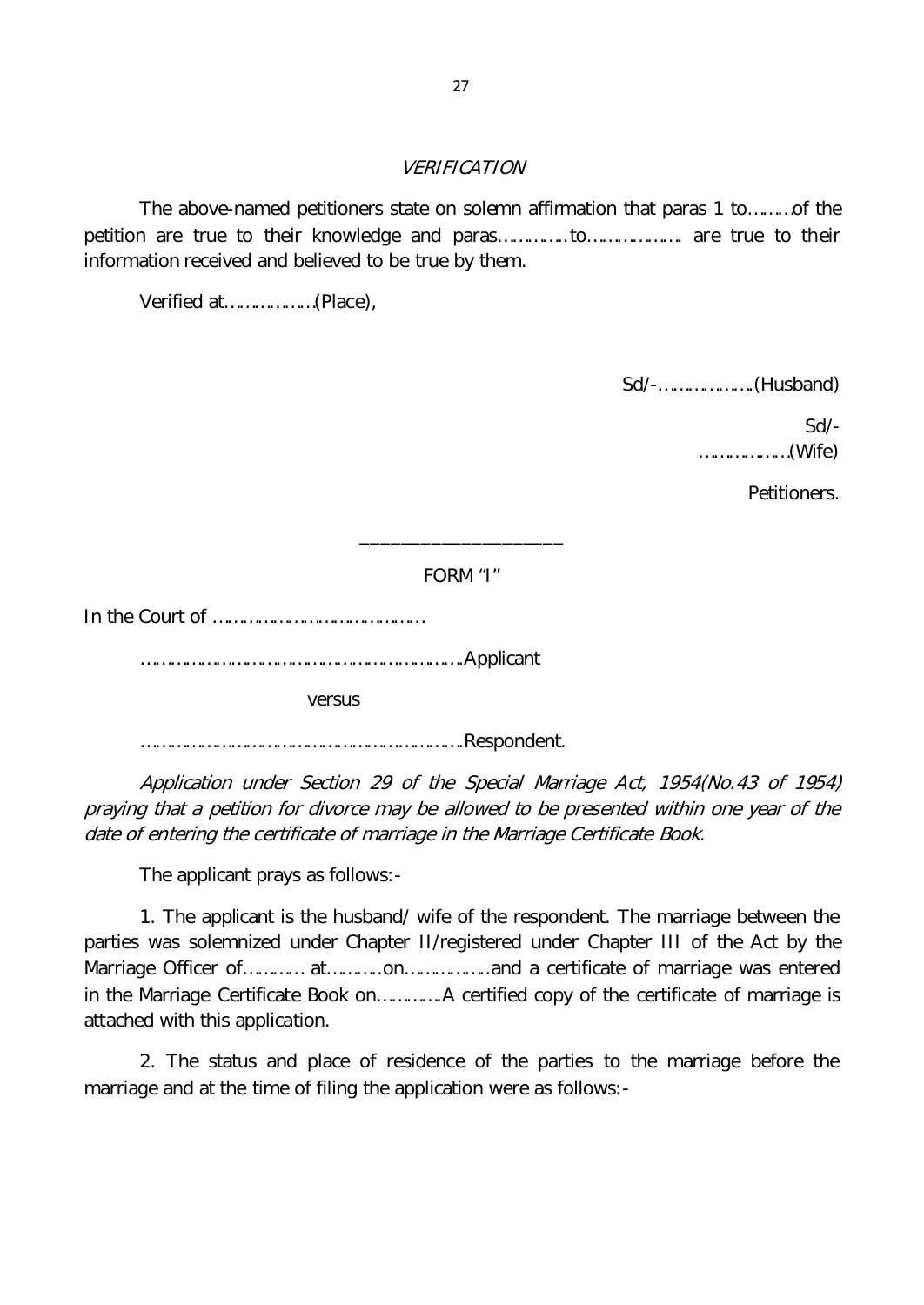|                                            | Husband    |                       | Wife       |                       |
|--------------------------------------------|------------|-----------------------|------------|-----------------------|
|                                            | Status Age | Place of<br>residence | Status Age | Place of<br>residence |
| (i) Before marriage                        |            |                       |            |                       |
| (ii) At the time of filing<br>the petition |            |                       |            |                       |

3. (In this paragraph state the names of the children, if any, of the marriage together with their sex, dates of birth or ages).

4. There is a case of exceptional hardship to the petitioner exceptional depravity on the part of the respondent as the (State herein in accordance with the Rules and as distinctly as the exceptional hardship or depravity, as the case may be).

5. There has not been any previous proceedings with regard to the marriage by or on behalf of the party.

OR

There have been the following previous proceedings with regard to the marriage by or on behalf of the party:

| Serial<br>No. | Name of<br>Parties | Nature of<br>proceeding with<br>section of that<br>Act | Number of<br>year of the<br>case | Name and<br>location of<br>court | Result |
|---------------|--------------------|--------------------------------------------------------|----------------------------------|----------------------------------|--------|
| İ.            |                    |                                                        |                                  |                                  |        |
| ii.           |                    |                                                        |                                  |                                  |        |
| iii.          |                    |                                                        |                                  |                                  |        |
| iv.           |                    |                                                        |                                  |                                  |        |

6. The marriage solemnized at…………parties reside at…………………. The parties last resided together at…………………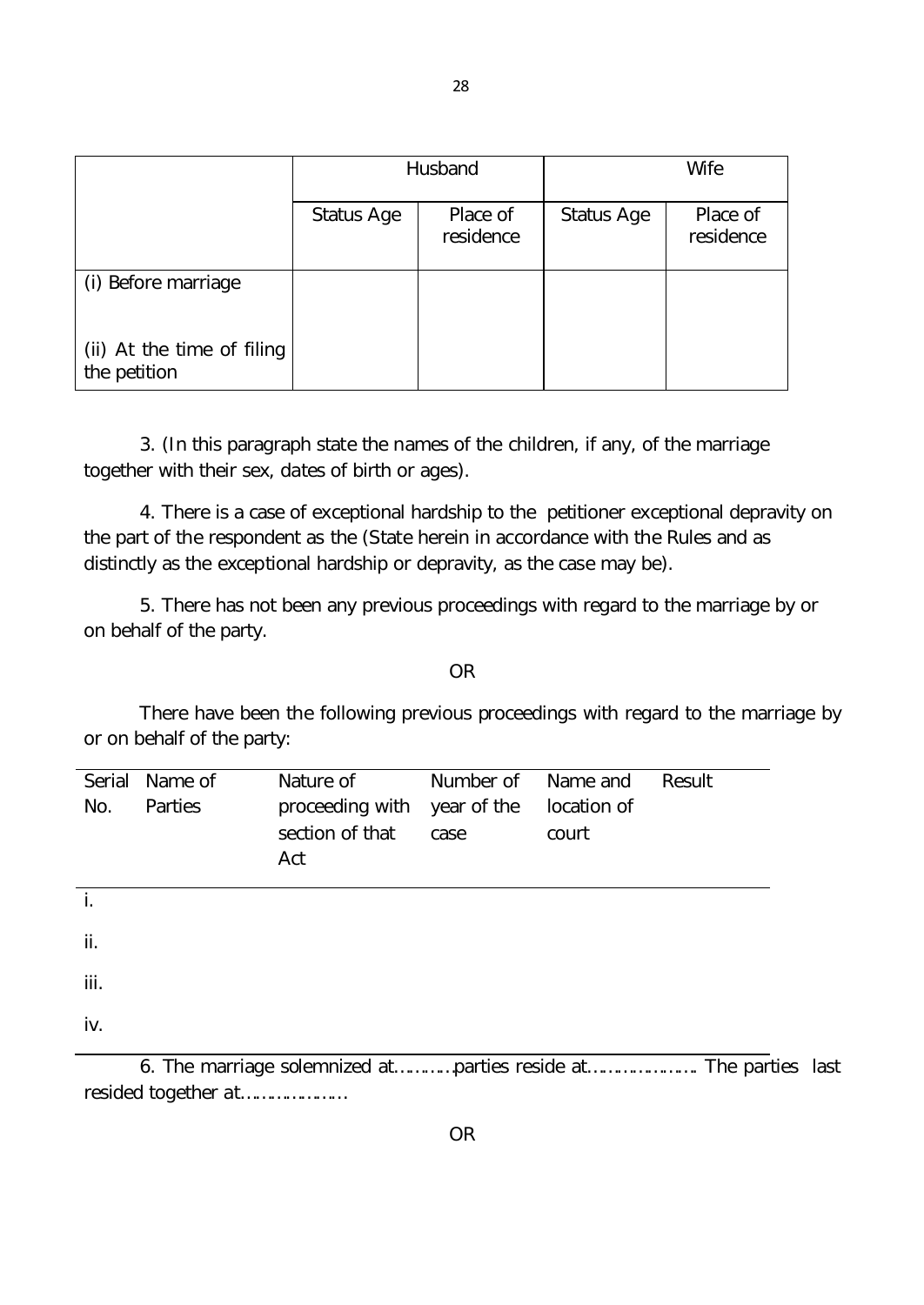(Where the application is by a wife domiciled in the territories of India except the State of Jammu and Kashmir). The petitioner, is a resident within the territories of India except the State of Jammu and Kashmir and has been ordinarily a resident therein for a period of three years immediately proceeding the presentation of this application and the respondent is not a resident in the said territories.

7. The applicant, therefore submits that this Hon'ble Court has jurisdiction to entertain this application.

8. The applicant, therefore, prays that he/she may be allowed to present a petition for divorce within one year of the date of entering the certificate of marriage in the Marriage Certificate Book.

> Sd/- Applicant.

#### VERIFICATION

The above-named applicant states on solemn affirmation that paras 1 to………of the application are true to the Petitioner's knowledge and para…………..to………………. are true to the applicant's information received and believed to be true by him/her.

Verified at………………(Place),

Date………………........

 Sd/- Applicant.

FORM "J"

In the Court of ……………………………………

……………………………………………………….Applicant

versus

……………………………………………………….Respondent.

Application for alimony pendente lite under Section 36 of the Special Marriage Act, 1954(No.43 of 1954) the applicant prays as under:-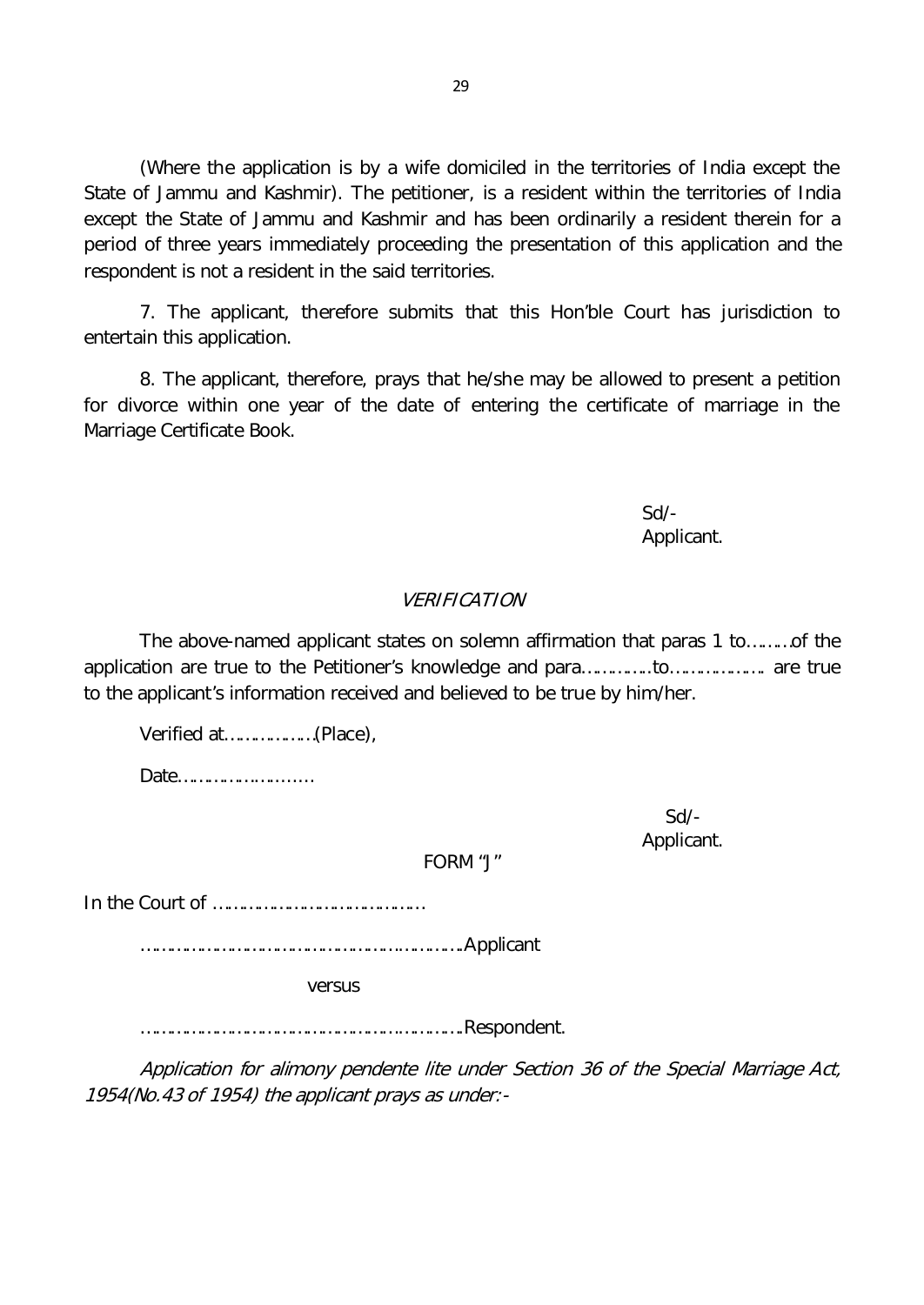1. A proceeding under Chapter V/VI of the Act is pending in this court between the parties, (Give the number and title of the case, date of hearing etc.)

30

2. The applicant owns no other movable or immovable property, and has no other income except, (Give full particulars of the applicant's property and income etc.)

3. The applicants has no independent income sufficient for her support and for the necessary expenses of the proceedings.

4. The respondent has sources of income and own property mentioned below (Give full particulars about respondent's income and property etc.)

5. The only person dependent upon the respondent is the applicant herself or the applicant and………….

6. The respondent has not made any provision for the applicant's maintenance.

7. The applicant submits that having regard to the respondent's own income and his property and having regard to the facts that the applicant has no independent income sufficient for her support and the necessary expenses of the proceeding, a sum of Rs………....per week/month or and by way of her support is the just and proper amount.

8. The respondent may be ordered to pay a sum of Rs………..as the applicant's expenses of the proceedings and a sum of Rs…….weekly/monthly for applicant's support during the proccedings.

> Sd/- Applicant.

#### VERIFICATION

The above-named applicant states on solemn affirmation that paras 1 to………of the application are true to the applicant's knowledge and paras…………..to………………. are true to the applicant's information received and believed to be true by her.

Verified at………………(Place),

Dated………………........

Sd/- Applicant.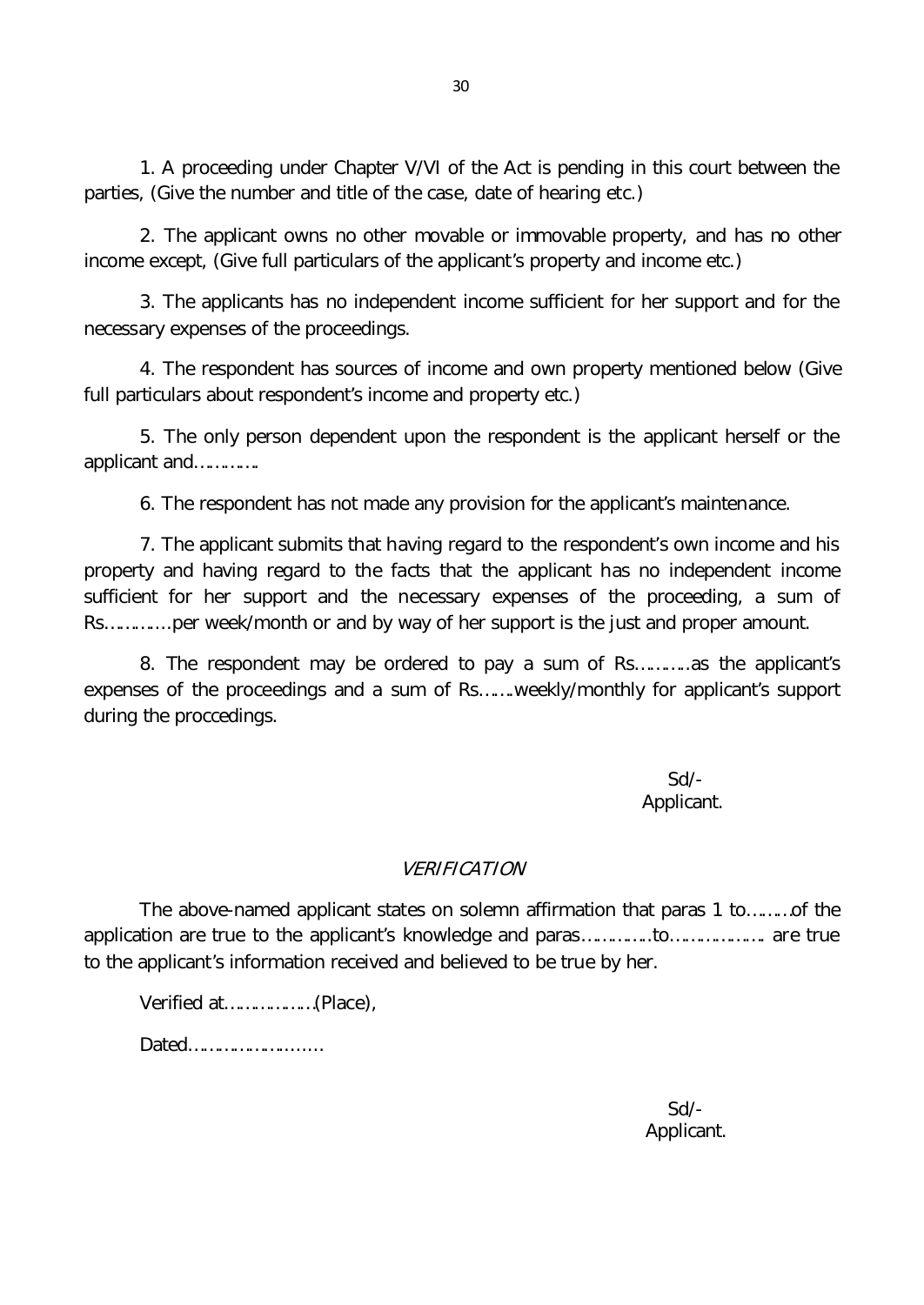#### FORM "K"

In the Court of ……………………………………

……………………………………………………….Applicant

versus

……………………………………………………….Respondent.

Application for permanent alimony and maintenance under Section 37 of the Special Marriage Act, 1954(No.43 of 1954)

The applicant prays as under:-

1. A proceedings between the parties under Chapter V, VI of the Act is pending in the Court (Give particulars like has been decided by section of the Act, number and title of case, date of decree or hearing.)

2. The applicant owns no other movable or immovable property, and has no other source of income except, (Give full details of the applicant's income and property and income etc.)

3. The applicant has no sufficient income for her maintenance and support.

4. The respondent has sources of income and owns property mentioned below (Give full particulars about respondent's income and property etc.)

5. The only person dependent upon the respondent is the applicant herself or the applicant and………….

6. The respondent has not made any provision for the applicant's maintenance and support.

7. The applicant has not conducted herself in any manner which would disentitle her from receiving maintenance and support from the respondent.

The applicant prays that having regard to the income of the parties and their conduct, the respondent may be ordered to secure to the applicant for her maintenance and support until her death gross sum of Rs …………….